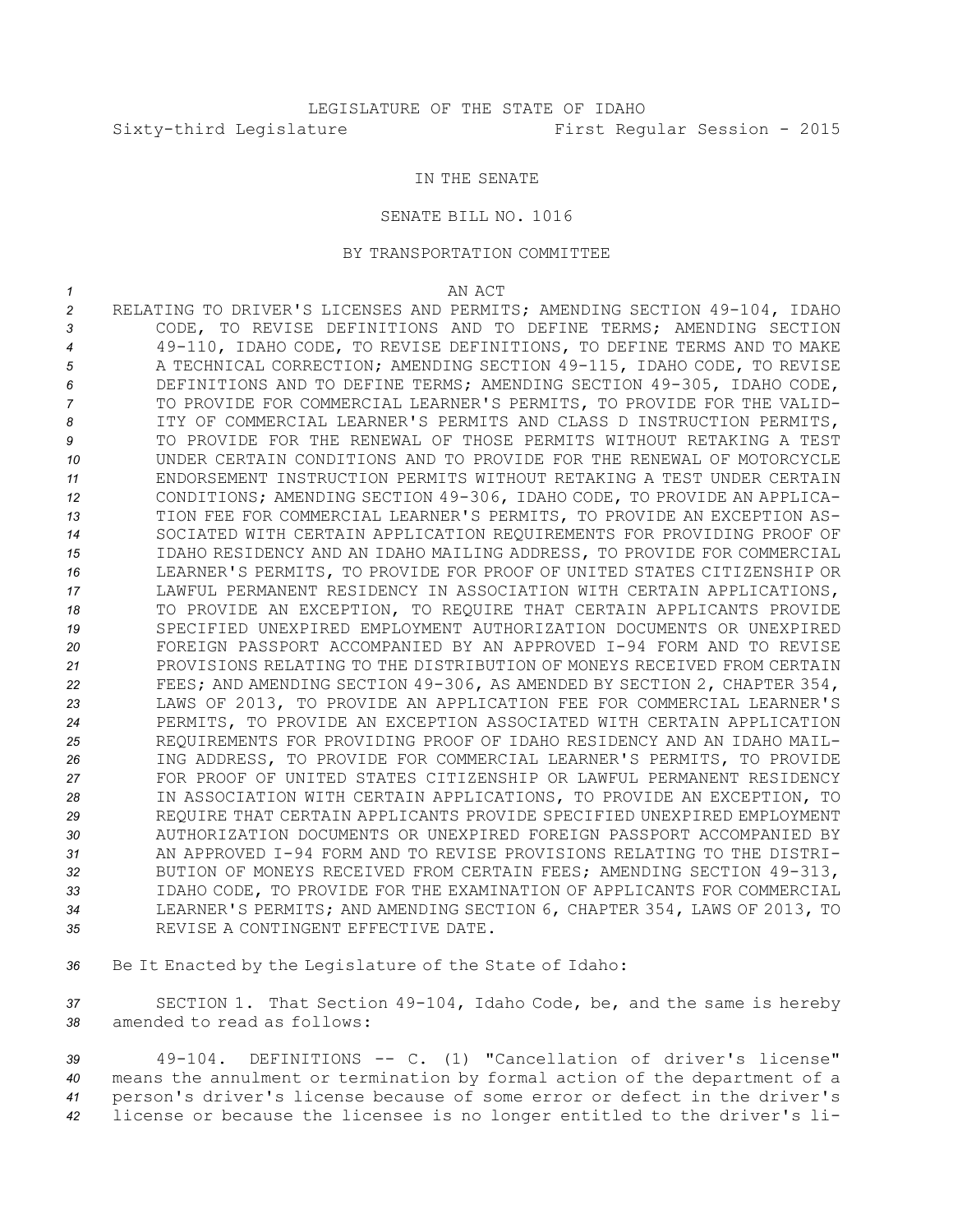*<sup>1</sup>* cense. The cancellation of <sup>a</sup> driver's license is without prejudice and after *<sup>2</sup>* compliance with requirements, the individual may apply for <sup>a</sup> new driver's *<sup>3</sup>* license at any time after cancellation.

 (2) "Caravaning" means the transportation of any motor vehicle into, out of, or within the state operating on its own wheels or in tow for the pur- pose of sale or offer of sale by any agent, dealer, manufacturer's represen- tative, purchaser, or prospective purchaser, regardless of residence unless the motor vehicle is licensed by the state of Idaho, or is owned by an auto- mobile dealer, duly licensed as <sup>a</sup> dealer by this state. It shall also be con- sidered as the transportation of property for hire by <sup>a</sup> motor vehicle upon the highways of this state.

 (3) "Certificate of liability insurance" means <sup>a</sup> certificate of lia- bility insurance issued by an insurance company authorized to do business in this state or <sup>a</sup> certificate of liability insurance issued by the depart- ment of insurance which demonstrates current insurance against loss result- ing from liability imposed by law for bodily injury or death or damage to property suffered by any person caused by accident and arising out of the op- eration, maintenance or use of <sup>a</sup> motor vehicle described in the certificate in an amount not less than that required by section 49-117(18), Idaho Code, and also demonstrates the current existence of any other coverage required by title 41, Idaho Code, or <sup>a</sup> certificate of self-insurance issued pursuant to law for each motor vehicle to be registered. <sup>A</sup> certificate of liability insurance shall contain the information required by the department of insur- ance, including the name and address of the owner of the motor vehicle and <sup>a</sup> description of the motor vehicle including identification number if there is one, or <sup>a</sup> statement that all vehicles owned by <sup>a</sup> person or entity are covered by insurance, the inception date of coverage, and the name of the insurer. "Certificate of liability insurance" may also include the original contract of liability insurance or <sup>a</sup> true copy, demonstrating the current existence of the liability insurance described in this subsection.

 (4) "Certification of safety compliance" means that <sup>a</sup> motor carrier certifies as part of its registration process that it has knowledge of the federal regulations and rules promulgated by the Idaho transportation de-partment and the Idaho state police applicable to motor carriers.

 (5) "Chains" means metal traction devices required pursuant to section 49-948, Idaho Code, which consist of two (2) circular metal loops, one (1) 37 on each side of the tire, connected by not less than nine (9) evenly-spaced evenly spaced chains across the tire tread.

*<sup>39</sup>* (6) "Coerce" means to compel or attempt to compel by threat or use of *40* force.

*<sup>41</sup>* (7) "Commercial coach." (See section 39-4301, Idaho Code)

*<sup>42</sup>* (8) "Commercial driver's license" means any class A, class <sup>B</sup> or class C *<sup>43</sup>* driver's license as defined in section 49-105, Idaho Code.

*<sup>44</sup>* (9) "Commercial driver license information system (CDLIS)" is the in-*<sup>45</sup>* formation system established to serve as <sup>a</sup> clearinghouse for locating infor-*<sup>46</sup>* mation related to the licensing and identification of motor vehicle drivers.

*<sup>47</sup>* (10) "Commercial driver training school" means <sup>a</sup> business enterprise *<sup>48</sup>* conducted by an individual, association, partnership, or corporation, for *<sup>49</sup>* the education and training of persons, either practically or theoretically,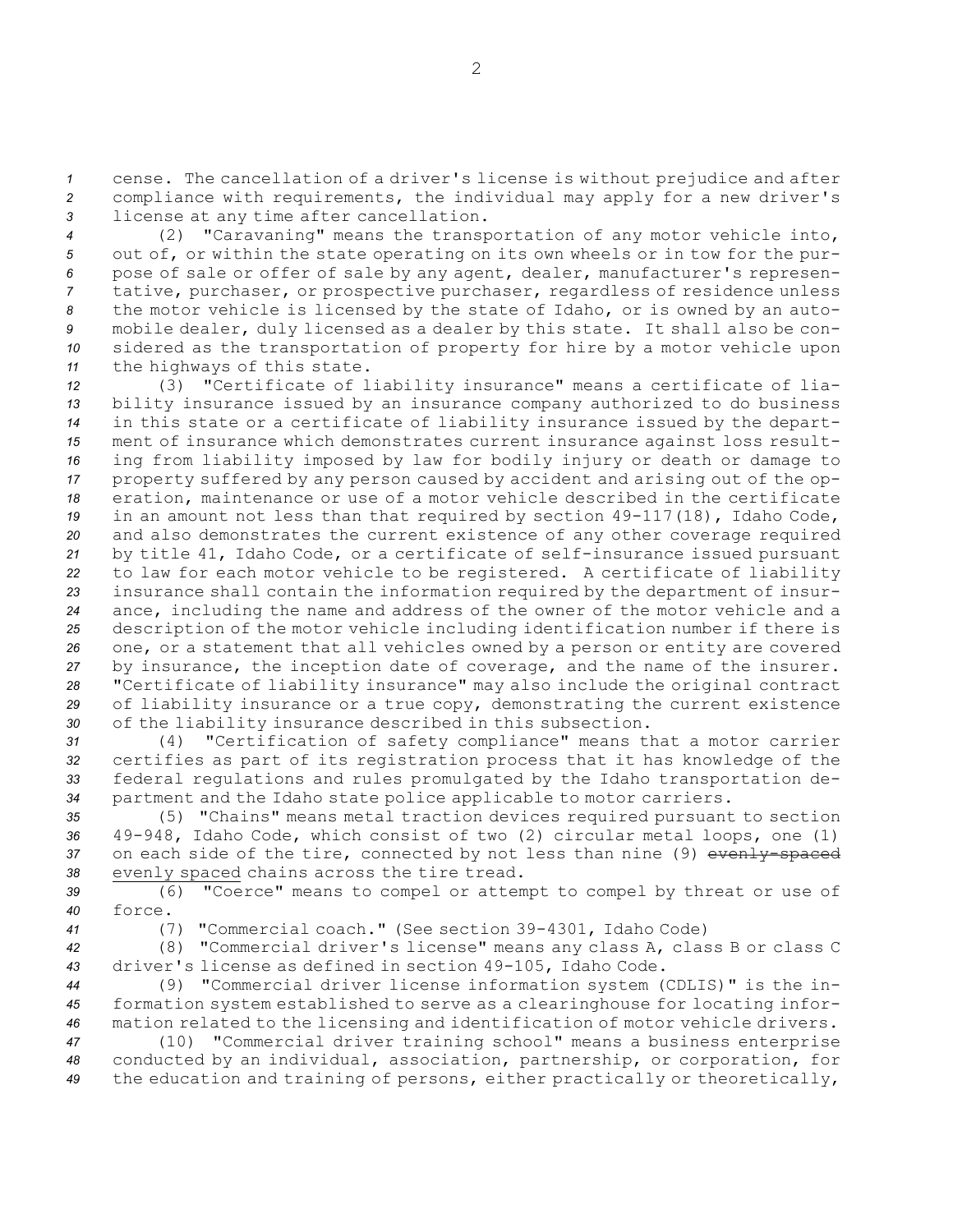*<sup>1</sup>* or both, to operate or drive motor vehicles, and charging <sup>a</sup> consideration or *2* tuition for such services.

 (11) "Commercial learner's permit" means <sup>a</sup> permit issued to an indi- vidual by <sup>a</sup> state or other jurisdiction of domicile, in accordance with the standards contained in 49 CFR 383.5, that when carried with <sup>a</sup> valid driver's license issued by the same state or jurisdiction, authorizes the individual to operate <sup>a</sup> commercial vehicle when accompanied by <sup>a</sup> holder of <sup>a</sup> valid com-mercial driver's license (CDL) for purposes of behind-the-wheel training.

*9* (12) "Commercial vehicle" or "commercial motor vehicle." (See "Vehi-*<sup>10</sup>* cle," section 49-123, Idaho Code)

 (123) "Compliance review" means an on-site examination of motor car- rier operations, which may be at the carrier's place of business, including driver's hours of service, vehicle maintenance and inspection, driver qualifications, commercial driver's license requirements, financial re- sponsibility, accidents, hazardous materials, and such other related safety and transportation records to determine safety fitness.

 (134) "Controlled substance" means any substance so classified under section 102(6) of the controlled substances act, 21 U.S.C. 802(6), and in- cludes all substances listed on schedules <sup>I</sup> through V, of 21, CFR part 1308, as they may be revised from time to time.

*<sup>21</sup>* (145) "Conviction" means:

*<sup>22</sup>* (a) The person has pled guilty or has been found guilty, notwithstand-*<sup>23</sup>* ing the form of the judgment or withheld judgment. <sup>A</sup> conviction for pur-*<sup>24</sup>* poses of this title shall also include an infraction judgment.

 (b) For purposes of disqualification or withdrawal of commercial vehi- cle driving privileges only, "conviction" means an unvacated adjudica- tion of guilt, or determination that <sup>a</sup> person has violated or failed to comply with the law in <sup>a</sup> court of original jurisdiction or by an autho- rized administrative tribunal, an unvacated forfeiture of bail or col- lateral deposited to secure the person's appearance in court, <sup>a</sup> plea of guilty or nolo contendere accepted by the court, the payment of <sup>a</sup> fine or court cost, or violation of <sup>a</sup> condition of release without bail, regard- less of whether or not the penalty is rebated, suspended or probated. (156) "Crosswalk" means:

 (a) That part of <sup>a</sup> highway at an intersection included within the con- nections of the lateral lines of the sidewalks on opposite sides of the highway measured from the curbs or in the absence of curbs, from the edges of the traversable highway; and in the absence of <sup>a</sup> sidewalk on one side of the highway, that part of <sup>a</sup> highway included within the exten- sion of the lateral lines of the existing sidewalk at right angles to the centerline.

*<sup>42</sup>* (b) Any portion of <sup>a</sup> highway at an intersection or elsewhere distinctly *<sup>43</sup>* indicated for pedestrian crossing by lines or other markings on the sur-*44* face.

*<sup>45</sup>* SECTION 2. That Section 49-110, Idaho Code, be, and the same is hereby *46* amended to read as follows:

*<sup>47</sup>* 49-110. DEFINITIONS -- I. (1) "Identifying number" means: *<sup>48</sup>* (a) Motor number. That identifying number stamped on the engine of <sup>a</sup> *49* vehicle.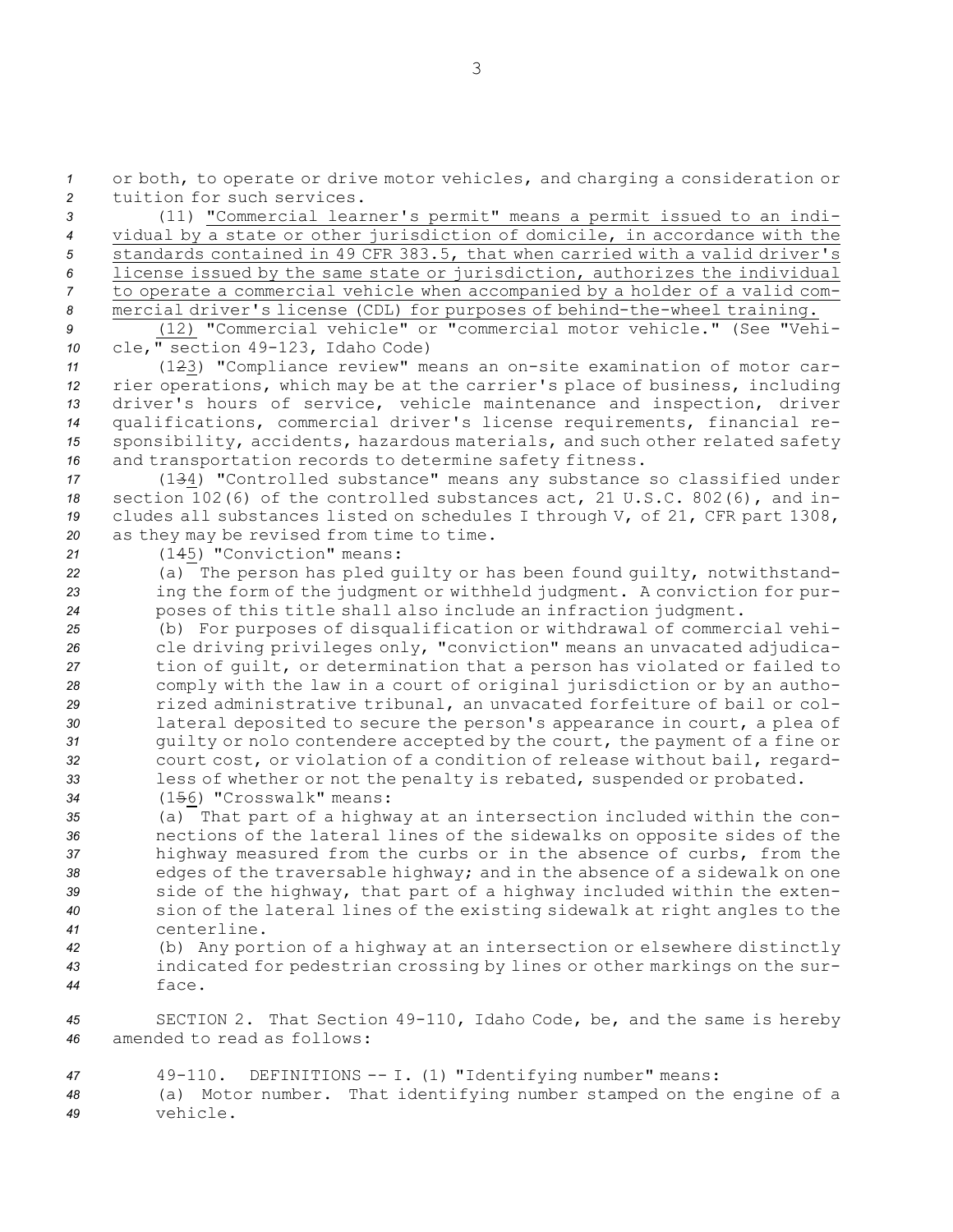*<sup>1</sup>* (b) Vehicle identification number. The numbers and letters, if any, *<sup>2</sup>* placed on <sup>a</sup> vehicle by the manufacturer for the purpose of identifying *3* the vehicle.

 (2) "Implements of husbandry" means every vehicle including self-pro- pelled units, designed or adapted and used exclusively in agricultural, horticultural, dairy and livestock growing and feeding operations when be- ing incidentally operated. Such implements include, but are not limited to, combines, discs, dry and liquid fertilizer spreaders, cargo tanks, har- rows, hay balers, harvesting and stacking equipment, pesticide applicators, plows, swathers, mint tubs and mint wagons, and farm wagons. <sup>A</sup> farm tractor when attached to or drawing any implement of husbandry shall be construed to be an implement of husbandry. "Implements of husbandry" do not include semitrailers, nor do they include motor vehicles or trailers, unless their design limits their use to agricultural, horticultural, dairy or livestock growing and feeding operations.

*<sup>16</sup>* (3) "Incidentally operated" means the transport of the implement of *<sup>17</sup>* husbandry from one (1) farm operation to another.

*<sup>18</sup>* (4) "Individual record" means <sup>a</sup> record containing personal information *<sup>19</sup>* about <sup>a</sup> designated person who is the subject of the record as identified in <sup>a</sup> *<sup>20</sup>* request for information.

 (5) "Infraction" means <sup>a</sup> civil public offense, not constituting <sup>a</sup> crime, which is not punishable by incarceration and for which there is no right to <sup>a</sup> trial by jury or right to court-appointed counsel, and which is punishable by only <sup>a</sup> penalty not exceeding three hundred dollars (\$300) and no imprisonment.

*<sup>26</sup>* (6) "Instruction permits":

 (a) "Class A, <sup>B</sup> or C instruction permit." means <sup>a</sup> temporary privilege to operate <sup>a</sup> motor vehicle for which <sup>a</sup> commercial driver's license is re- quired; is available only to <sup>a</sup> person who is eighteen (18) years of age or older; is issued pursuant to the provisions of section 49-305, Idaho Code; and the permittee is subject to the conditions specified therein. (See "Commercial learner's permit," section 49-104, Idaho Code)

 (b) "Class <sup>D</sup> driver's training instruction permit" means <sup>a</sup> temporary privilege to operate <sup>a</sup> class <sup>D</sup> motor vehicle while attending classes as an enrollee of <sup>a</sup> public or private driver's training course only; is available to <sup>a</sup> person aged fourteen and one-half (14 1/2) years and older; is issued to the instructor of the driver's training course; is issued and expires pursuant to the provisions of section 49-307, Idaho Code; and the permittee is subject to the conditions specified in sec-tion 49-307, Idaho Code.

 (c) "Class <sup>D</sup> instruction permit" means <sup>a</sup> temporary privilege to op- erate <sup>a</sup> class <sup>D</sup> motor vehicle which is available to <sup>a</sup> person under the age of seventeen (17) years who has successfully completed an approved driver's training course and has satisfied the requirements of <sup>a</sup> class <sup>D</sup> supervised instruction permit, or to any person seventeen (17) years of age or older; is valid for <sup>a</sup> period of one hundred eighty (180) days or as provided in section 49-305, Idaho Code, if applicable; privileges are limited to driving with <sup>a</sup> person who is at least eighteen (18) years of age who holds <sup>a</sup> valid class <sup>D</sup> driver's license and is actually occupying <sup>a</sup> seat beside the permittee; is issued pursuant to the provisions of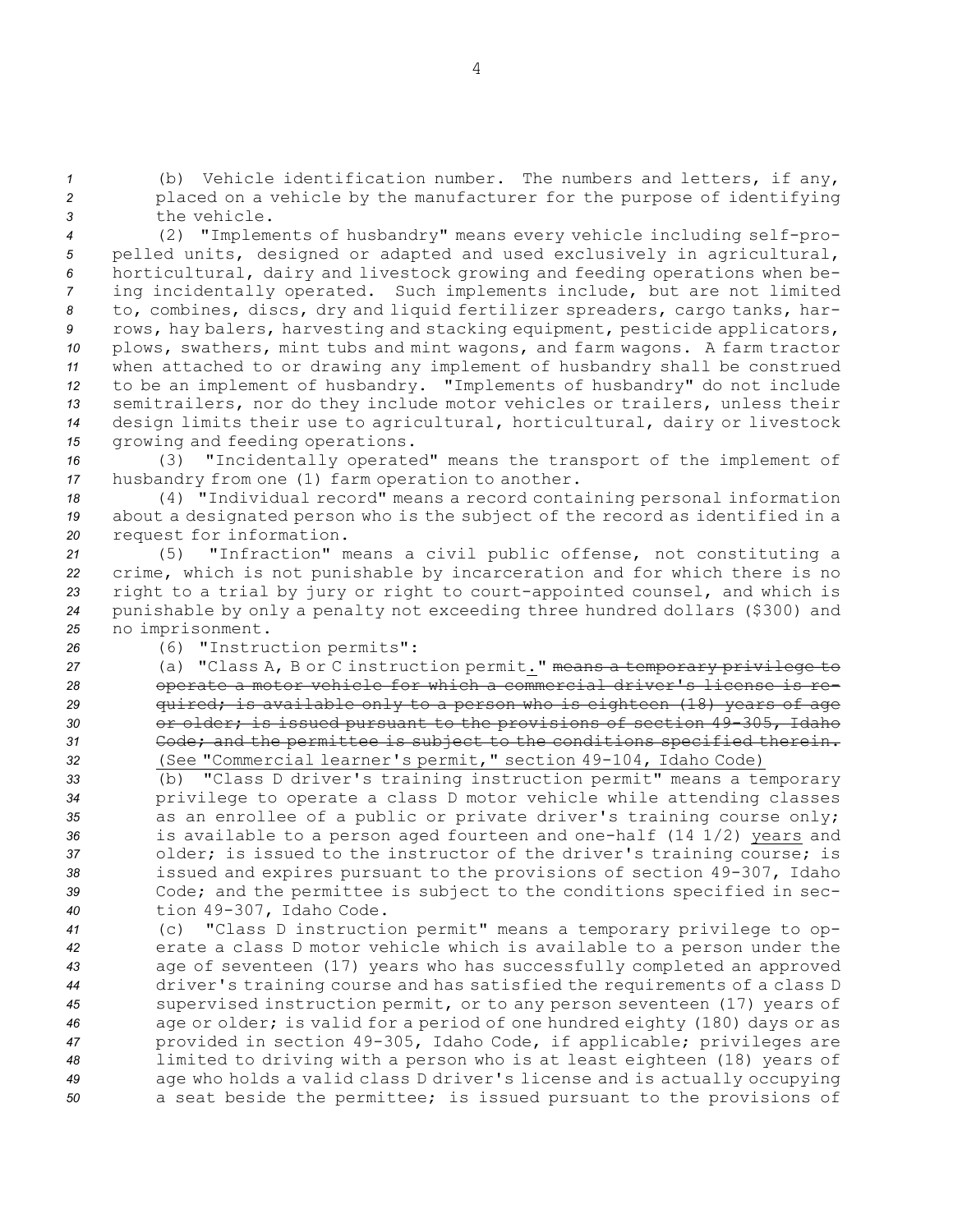*<sup>1</sup>* section 49-305, Idaho Code; and the permittee is subject to the condi-*<sup>2</sup>* tions specified in section 49-305, Idaho Code.

 (d) "Class <sup>D</sup> supervised instruction permit" means <sup>a</sup> temporary privi- lege to operate <sup>a</sup> class <sup>D</sup> motor vehicle which is available to <sup>a</sup> person who is at least fourteen and one-half (14 1/2) years of age who has suc- cessfully completed an approved driver's training course. No person may apply for <sup>a</sup> class <sup>D</sup> driver's license until he has attained the age of at least fifteen (15) years and has successfully satisfied the require- ments of this permit, as specified and issued pursuant to the provisions of section 49-307, Idaho Code.

 (7) "Instructor" means any person, whether acting for himself as oper- ator of <sup>a</sup> commercial driver training school or for such <sup>a</sup> school for compen- sation, who teaches, conducts classes of, gives demonstrations to, or super-vises practice of, persons learning to operate or drive motor vehicles.

 (8) "Insurer" means any insurer, public or private, which shall in- clude, but not be limited to, insurance companies domiciled in the state of Idaho, agents, adjuster or any other person acting on behalf of any insurance not domiciled in the state of Idaho and any self-insured entity operating under Idaho insurance laws or rules.

 (9) "International registration plan" means <sup>a</sup> registration reci- procity agreement among the states of the United States and provinces of Canada providing for payment of registration and licensing fees on <sup>a</sup> proportional basis determined by the fleet miles operated in the various jurisdictions.

*25* (10) "Intersection" means:

 (a) The area embraced within the prolongation or connection of the lateral curb lines, or, if none, then the lateral boundary lines of the roadways of two (2) highways which join one another at, or approximately at, right angles, or the area within which vehicles traveling upon dif-ferent highways joining at any other angle may come in conflict.

 (b) Where <sup>a</sup> highway includes two (2) roadways thirty (30) feet or more apart, then every crossing of each roadway of the divided highway by an intersecting highway shall be regarded as <sup>a</sup> separate intersection. In the event an intersecting highway also includes two (2) roadways thirty (30) feet or more apart, then every crossing of two (2) roadways of the highways shall be regarded as <sup>a</sup> separate intersection.

*<sup>37</sup>* (c) The junction of an alley with <sup>a</sup> street or highway shall not consti-*38* tute an intersection.

*<sup>39</sup>* SECTION 3. That Section 49-115, Idaho Code, be, and the same is hereby *40* amended to read as follows:

 49-115. DEFINITIONS -- N. (1) "National network" means highways available to vehicles authorized by the provisions of the federal surface transportation assistance act of 1982 as amended, and listed in 23 CFR part 658, appendix A.

*<sup>45</sup>* (2) "Neighborhood electric vehicle." (See "Vehicle," section 49-123, *46* Idaho Code)

*<sup>47</sup>* (3) "Noncommercial vehicle." (See "Vehicle," section 49-123, Idaho *48* Code)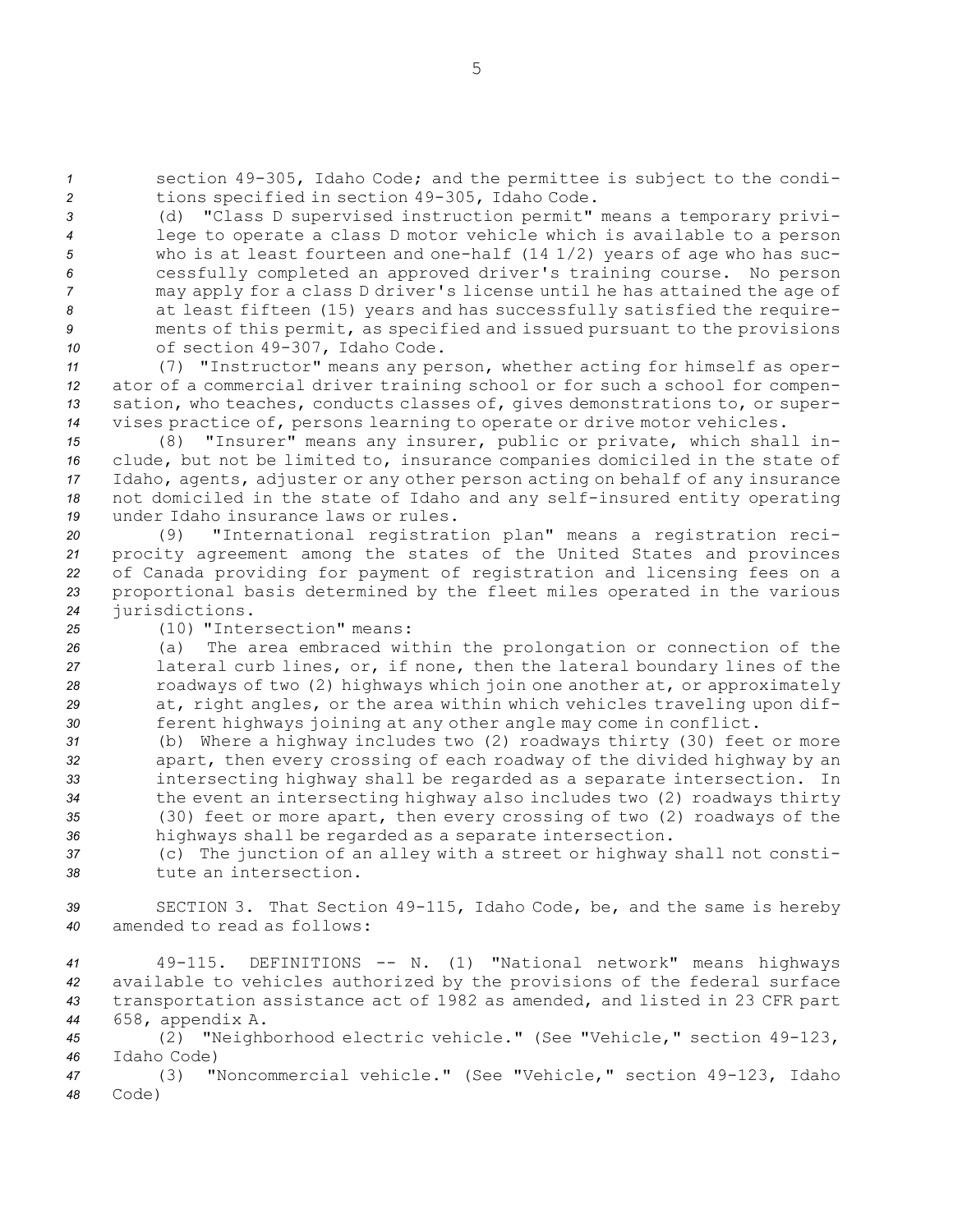(4) "Nondomiciled commercial learner's permit" or "nondomiciled com- mercial driver's license" means <sup>a</sup> commercial learner's permit or <sup>a</sup> commer- cial driver's license, respectively, issued by <sup>a</sup> state or other jurisdiction under either of the following conditions: (a) To an individual domiciled in <sup>a</sup> foreign country meeting the re- quirements of 49 CFR 383.23(b)(1); or (b) To an individual domiciled in another state meeting the require- ments of 49 CFR 383.23(b)(2). (5) "Nonresident" means every person who is not <sup>a</sup> resident of this *10* state. (56) "Nonresident's operating privilege" means the privilege con- ferred upon <sup>a</sup> nonresident by the laws of this state pertaining to the operation by that person of <sup>a</sup> motor vehicle, or the use of <sup>a</sup> vehicle owned by that person, in this state. SECTION 4. That Section 49-305, Idaho Code, be, and the same is hereby amended to read as follows: 49-305. INSTRUCTION PERMITS -- COMMERCIAL LEARNER'S PERMIT -- TEMPO- RARY LICENSES -- MOTORCYCLE ENDORSEMENT INSTRUCTION PERMIT. (1) Upon pas- sage of the required knowledge tests appropriate for the vehicle being op- erated, the department may issue <sup>a</sup> class A, <sup>B</sup> or C instruction commercial learner's permit for the type of vehicle(s) the person will be operating, or <sup>a</sup> class <sup>D</sup> instruction permit for <sup>a</sup> class <sup>D</sup> motor vehicle, entitling the ap- plicant, while having the permit in his immediate possession, to drive <sup>a</sup> mo- tor vehicle upon the highways for <sup>a</sup> period of up to one hundred eighty (180) days or as provided in paragraph (b) of this subsection (1) for certain class <sup>D</sup> instruction permits. That person must be accompanied by an adult driver eighteen (18) years of age or older who holds <sup>a</sup> valid driver's license appro- priate for the vehicle being operated and who is actually occupying <sup>a</sup> seat beside the driver. Unless otherwise provided, <sup>a</sup> commercial learner's permit or class <sup>D</sup> instruction permit will be valid for one hundred eighty (180) days and may be renewed one (1) time without requiring the permit holder to retake and pass the required knowledge tests for that class of permit, provided the knowledge tests are less than one (1) year old.

 (a) Any person under the age of seventeen (17) years who has success- fully completed an approved driver's training course and has satisfied the requirements of <sup>a</sup> class <sup>D</sup> supervised instruction permit, or any per- son who has reached the age of seventeen (17) years may apply for <sup>a</sup> class <sup>D</sup> instruction permit. Any person applying for any class <sup>D</sup> instruction permit or driving privileges who is under the age of eighteen (18) years shall be in compliance with school attendance requirements of section 49-303A, Idaho Code.

 (b) If <sup>a</sup> person reaches the age of seventeen (17) years while operat- ing <sup>a</sup> class <sup>D</sup> vehicle with <sup>a</sup> class <sup>D</sup> supervised instruction permit, and such class <sup>D</sup> supervised instruction permit becomes <sup>a</sup> class <sup>D</sup> instruc- tion permit as provided in section 49-307, Idaho Code, then such class <sup>D</sup> instruction permit shall expire five (5) days after the permittee's eighteenth birthday.

*<sup>48</sup>* (c) Any person who has reached the age of eighteen (18) years, holds *<sup>49</sup>* <sup>a</sup> valid Idaho class <sup>D</sup> driver's license and has at least one (1) year

6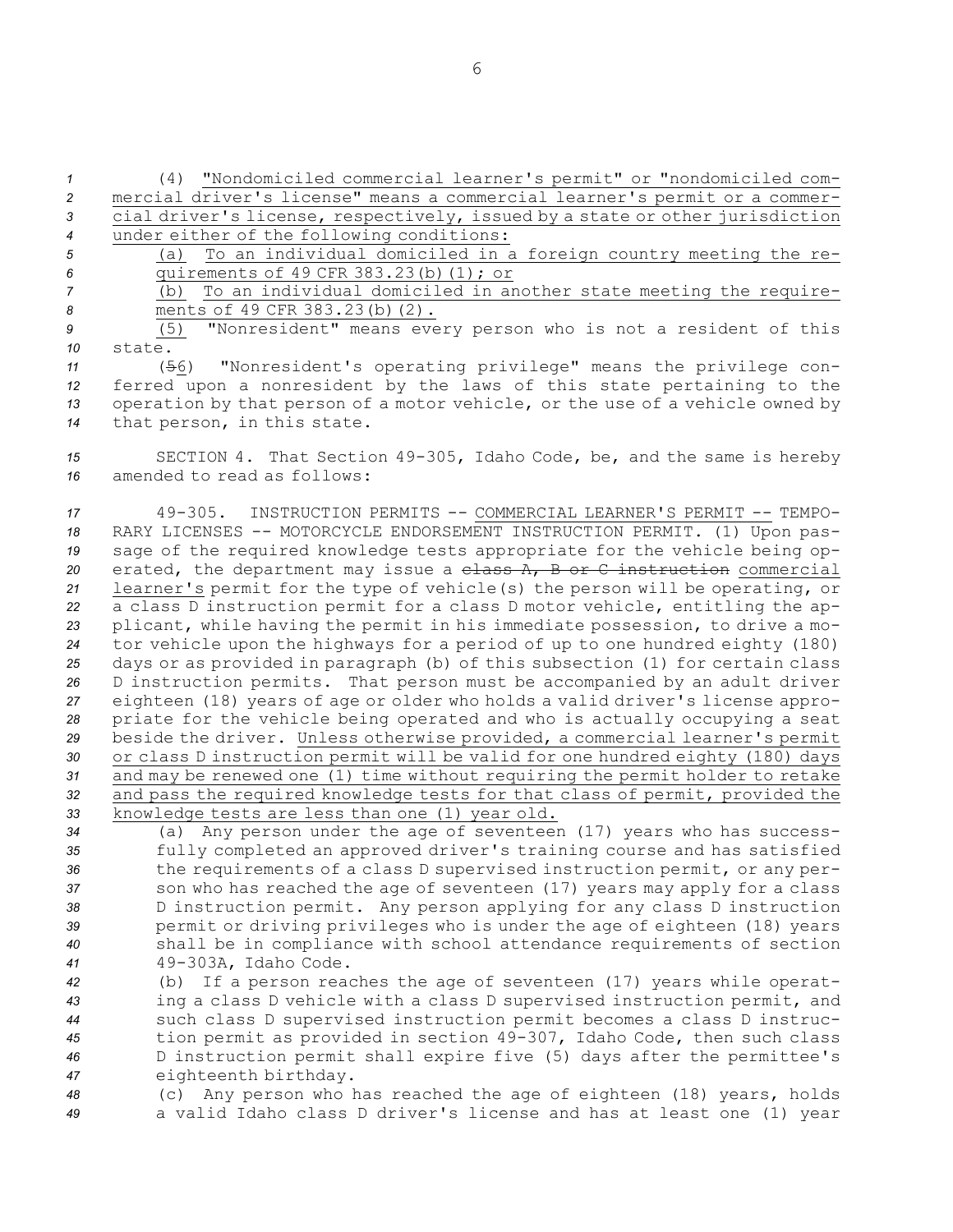1 of driving experience, may apply for a class A, B or C instruction *<sup>2</sup>* commercial learner's permit.

*<sup>3</sup>* (d) The department shall not issue <sup>a</sup> hazardous material endorsement on *<sup>4</sup>* any instruction commercial learner's permit.

 (2) The department may, at its discretion, issue <sup>a</sup> temporary class <sup>D</sup> driver's license to an applicant for <sup>a</sup> class <sup>D</sup> driver's license permitting him to operate <sup>a</sup> motor vehicle while the department is completing its inves- tigation and determination of all facts relative to the applicant's right to receive <sup>a</sup> driver's license. The temporary license may be canceled at the department's discretion at any time after issuance. The temporary license must be in the applicant's immediate possession while operating <sup>a</sup> motor ve- hicle, and it shall be invalid when the applicant's driver's license has been issued or for good cause has been refused.

*<sup>14</sup>* (3) <sup>A</sup> certified copy of an applicant's birth certificate shall be re-*<sup>15</sup>* quired before <sup>a</sup> class <sup>D</sup> driver's license or class <sup>D</sup> instruction permit will *16* be issued.

 (4) The department may issue <sup>a</sup> motorcycle endorsement instruction per- mit to an applicant who has <sup>a</sup> valid driver's license and who has success- fully completed the motorcycle rider's knowledge test and paid the appropri- ate fees. The permit entitles the applicant, while having the permit in his immediate possession, to operate <sup>a</sup> motorcycle upon the highways for <sup>a</sup> period not to exceed one hundred eighty (180) days. The motorcycle endorsement in- struction permit may be renewed one (1) time without the requirement to re- take and pass the motorcycle rider's knowledge test if the test is less than one (1) year old. If the permittee passes the skills test for <sup>a</sup> motorcycle endorsement within one hundred eighty (180) days of issuance of the motorcy- cle endorsement instruction permit, he shall not be required to pay the mo- torcycle endorsement fee. <sup>A</sup> person holding <sup>a</sup> motorcycle instruction permit shall not carry any passenger while operating <sup>a</sup> motorcycle, shall not oper- ate <sup>a</sup> motorcycle except during the hours of daylight only and shall not oper-ate <sup>a</sup> motorcycle upon any interstate highway system.

*<sup>32</sup>* <sup>A</sup> violation of the conditions of <sup>a</sup> motorcycle endorsement instruction *<sup>33</sup>* permit is an infraction. The department shall cancel the permit whether or *34* not such violation results in conviction of the infraction.

*<sup>35</sup>* SECTION 5. That Section 49-306, Idaho Code, be, and the same is hereby *36* amended to read as follows:

 49-306. APPLICATION FOR DRIVER'S LICENSE, INSTRUCTION PERMIT, COMMERCIAL LEARNER'S PERMIT OR RESTRICTED SCHOOL ATTENDANCE DRIVING PER- MIT. (1) Every application for any instruction permit, restricted school attendance driving permit, or for <sup>a</sup> driver's license shall be made upon <sup>a</sup> form furnished by the department and shall be verified by the applicant be- fore <sup>a</sup> person authorized to administer oaths. Officers and employees of the department and sheriffs and their deputies are authorized to administer the oaths without charge. Every application for <sup>a</sup> permit, extension or driver's license shall be accompanied by the following fee, none of which is refund-*46* able:

| 47 | (a) Class A, B, C (4-year) license with endorsements $--$                                       |
|----|-------------------------------------------------------------------------------------------------|
| 48 | age 21 years and older $\dots\dots\dots\dots\dots\dots\dots\dots\dots\dots\dots\dots\dots\dots$ |
| 49 | (b) Class A, B, C (3-year) license with endorsements $--$                                       |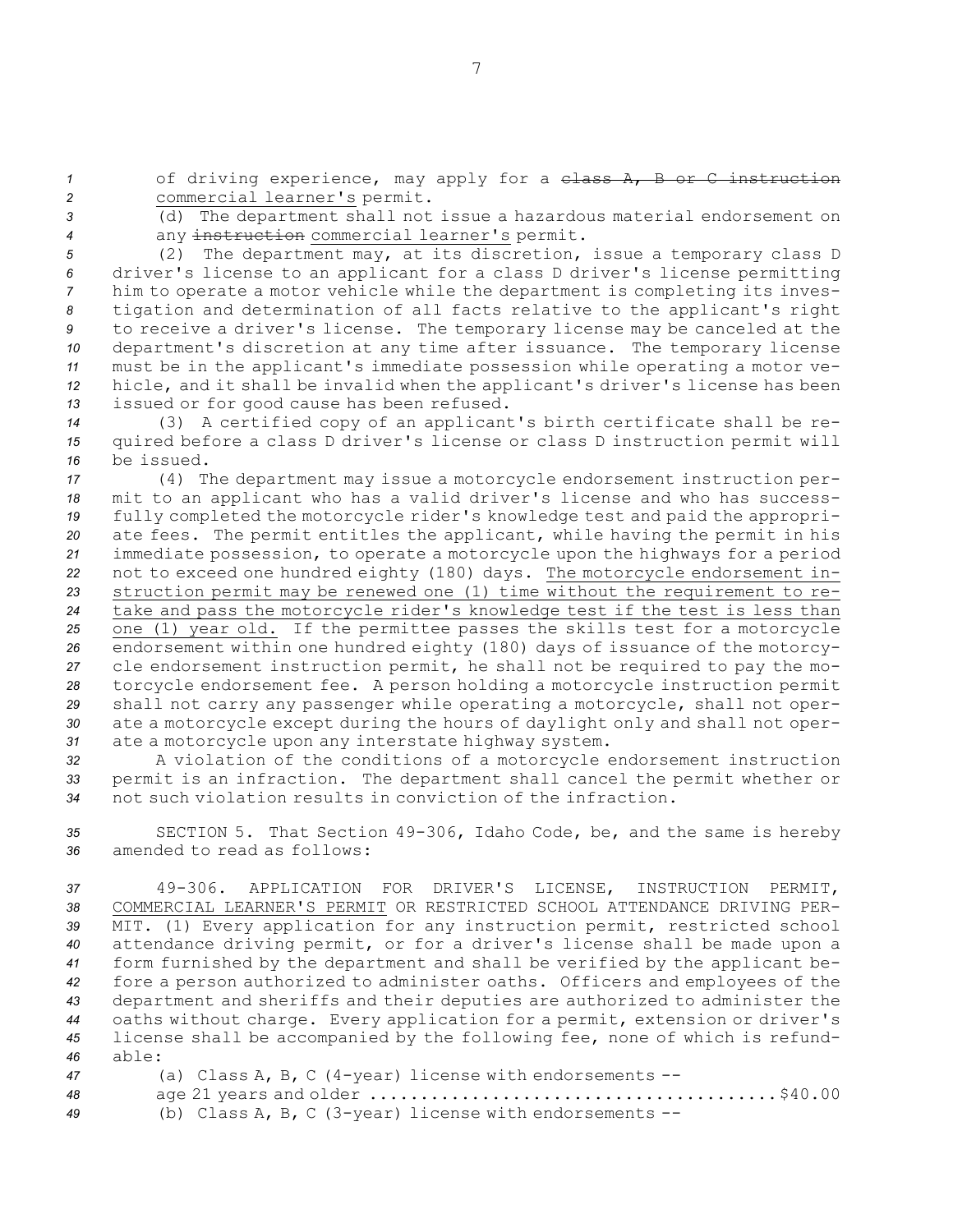8

| $\mathcal{I}$  |                                                                                                                          |
|----------------|--------------------------------------------------------------------------------------------------------------------------|
| 2              | (c) Class A, B, C (1-year) license with endorsements --                                                                  |
| 3              |                                                                                                                          |
| $\overline{4}$ | (d) Class D (3-year) license -- under age 18 years  \$25.00                                                              |
| 5              | (e) Class D (3-year) license $-$ - age 18 to 21 years  \$25.00                                                           |
|                | (f) Class D (1-year) license -- age 17 years or age 20 years $\ldots$ . \$15.00                                          |
| 6              |                                                                                                                          |
| $\overline{7}$ | (q) Four-year Class D license -- age 21 years and older $\dots\dots\dots$ \$30.00                                        |
| 8              | (h) Eight-year Class D license -- age 21 to 63 years \$55.00                                                             |
| 9              | (i) $\theta$ ass A, B, C instruction Commercial learner's permit  \$29.00                                                |
| 10             | (j) Class D instruction permit or supervised instruction permit                                                          |
| 11             |                                                                                                                          |
| 12             | (k) Duplicate driver's license or permit issued under                                                                    |
| 13             |                                                                                                                          |
| 14             | (1) Driver's license extension issued under section                                                                      |
|                |                                                                                                                          |
| 15             |                                                                                                                          |
| 16             | (m) License classification change (upgrade) \$25.00                                                                      |
| 17             | (n) Endorsement addition $\ldots \ldots \ldots \ldots \ldots \ldots \ldots \ldots \ldots \ldots \ldots$ \$15.00          |
| 18             | (o) Class A, B, C skills tests not more than \$70.00                                                                     |
| 19             | (p) Class D skills test $\ldots \ldots \ldots \ldots \ldots \ldots \ldots \ldots \ldots \ldots \ldots \ldots \}$ \$24.00 |
| 20             | (q) Motorcycle endorsement skills test \$10.00                                                                           |
| 21             |                                                                                                                          |
| 22             |                                                                                                                          |
| 23             | (t) One time motorcycle "M" endorsement \$15.00                                                                          |
| 24             | (u) Motorcycle endorsement instruction permit \$15.00                                                                    |
|                |                                                                                                                          |
| 25             | (v) Restricted driving permit or restricted school attendance                                                            |
| 26             |                                                                                                                          |
| 27             | (2) Every application shall state the true and full name, date of birth,                                                 |
| 28             | sex, declaration of Idaho residency, Idaho residence address and mailing ad-                                             |
| 29             | dress, if different, of the applicant, height, weight, hair color, and eye                                               |
| 30             | color, and the applicant's social security number as verified by the social                                              |
| 31             | security administration. If an applicant has submitted an application pur-                                               |
| 32             | suant to the provisions of chapter 58, title 19, Idaho Code, then the appli-                                             |
| 33             | cant may state, in his or her application pursuant to this section, the ap-                                              |
| 34             | plicant's alternative Idaho mailing address in place of his or her Idaho res-                                            |
| 35             | idence address and mailing address. Notwithstanding the provisions of sec-                                               |
| 36             | tion 49-303(13), Idaho Code, an applicant for a nondomiciled class A, B or                                               |
|                |                                                                                                                          |
| 37             | C driver's license or nondomiciled commercial learner's permit having res-                                               |
| 38             | idency in a state that is prohibited from issuing class A, B or C driver's                                               |
| 39             | licenses or commercial learner's permits, as provided in 49 CFR 384, is ex-                                              |
| 40             | cepted from providing proof of Idaho residency and an Idaho mailing address.                                             |
| 41             | (a) The requirement that an applicant provide a social security number                                                   |
| 42             | as verified by the social security administration shall apply only to                                                    |
| 43             | applicants who have been assigned a social security number.                                                              |
| 44             | An applicant who has not been assigned a social security number<br>(b)                                                   |
| 45             | shall:                                                                                                                   |
| 46             | (i)<br>Present written verification from the social security admin-                                                      |
| 47             | istration that the applicant has not been assigned a social secu-                                                        |
| 48             | rity number; and                                                                                                         |
|                |                                                                                                                          |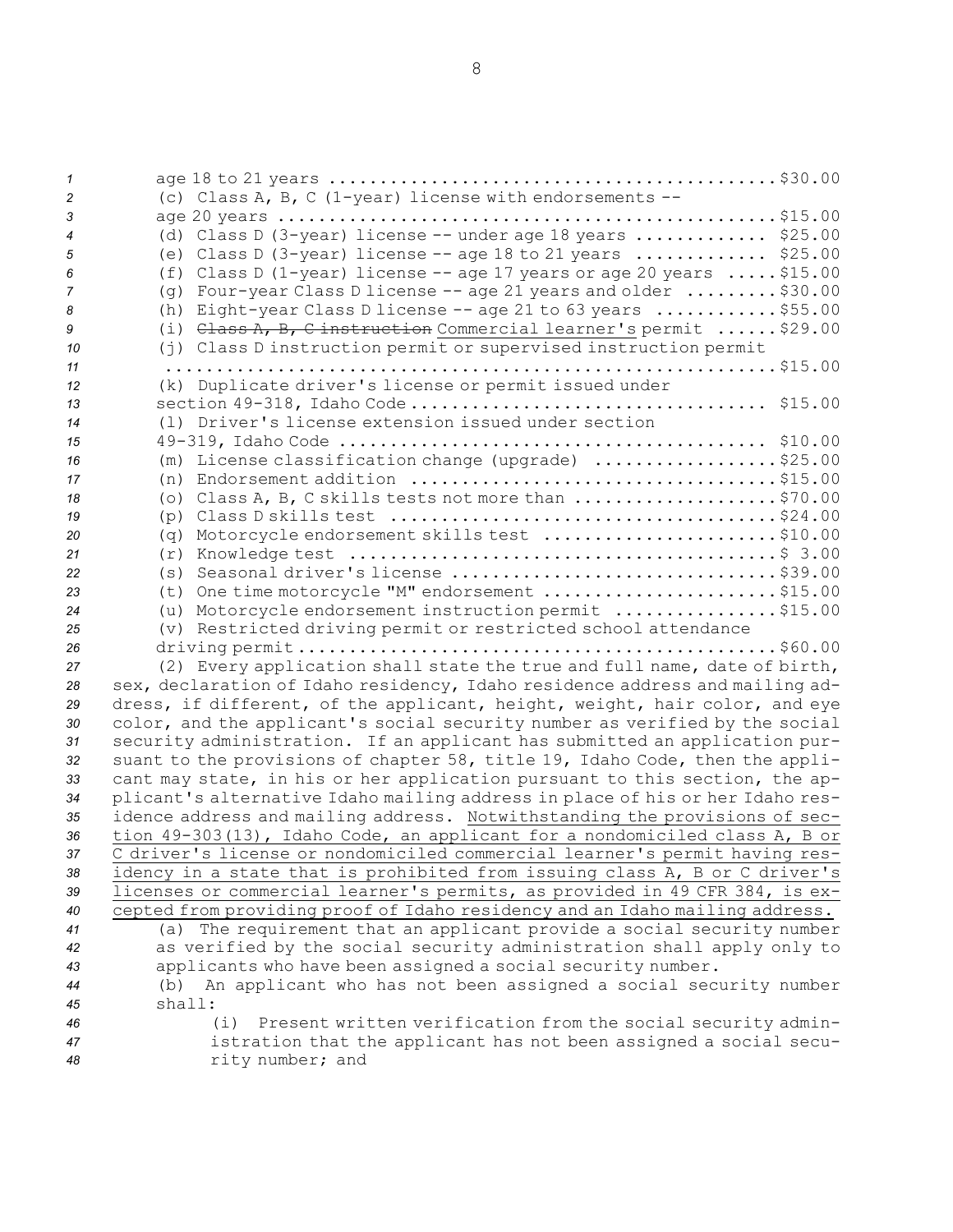*<sup>1</sup>* (ii) Submit <sup>a</sup> birth certificate, passport or other documentary *<sup>2</sup>* evidence issued by an entity other than <sup>a</sup> state or the United *3* States; and

- 
- 

*<sup>4</sup>* (iii) Submit such proof as the department may require that the ap-*<sup>5</sup>* plicant is lawfully present in the United States.

 <sup>A</sup> driver's license, commercial learner's permit or any instruction permit issued on and after January 1, 1993, shall not contain an appli- cant's social security number. Applications on file shall be exempt from disclosure except as provided in sections 49-202, 49-203, 49-203A and 49-204, Idaho Code.

*<sup>11</sup>* (c) Every application for <sup>a</sup> class A, <sup>B</sup> or C license shall state where the *<sup>12</sup>* applicant has been licensed for the preceding ten (10) years and under *<sup>13</sup>* which of the following driving categories the applicant will operate:

*<sup>14</sup>* (i) Non-excepted Interstate. The applicant operates or expects 15 to operate in interstate commerce, and is required to provide a *16* medical examiner's certificate;

 (ii) Excepted Interstate. The applicant operates or expects to 18 operate in interstate commerce, but engages exclusively in trans-**19** portation or operations excepted by the federal motor carrier safety administration from all or parts of the qualification re- quirements of federal motor carrier safety regulation 49, part 391, and is therefore not required to provide <sup>a</sup> medical examiner's certificate;

- *<sup>24</sup>* (iii) Non-excepted Intrastate. The applicant operates only in *<sup>25</sup>* intrastate commerce and is subject to and meets all Idaho driver *<sup>26</sup>* qualification requirements and the applicable parts of federal *<sup>27</sup>* motor carrier safety regulation 49, part 391, and is required to *<sup>28</sup>* provide <sup>a</sup> medical examiner's certificate; or
- *<sup>29</sup>* (iv) Excepted Intrastate. The applicant operates in intrastate *<sup>30</sup>* commerce, but engages exclusively in exempted transportation or *<sup>31</sup>* operations as listed in section 67-2901B(2), Idaho Code, and the *<sup>32</sup>* applicable parts of federal motor carrier safety regulation 49, *<sup>33</sup>* part 391, and is therefore not required to provide <sup>a</sup> medical exam-*34* iner's certificate.

 All applications shall also state whether the applicant has previ- ously been licensed as <sup>a</sup> driver, and if so, when and by what state or country, and whether <sup>a</sup> driver's license or privileges have ever been suspended, revoked, denied, disqualified, canceled or whether an ap- plication has ever been refused, and if so, the date of and reason for the suspension, revocation, denial, disqualification, cancellation or refusal and the applicant's oath that all information is correct as signified by the applicant's signature.

 (d) The applicant must submit proof of identity acceptable to the exam- iner or the department and date of birth as set forth in <sup>a</sup> certified copy of his birth certificate. When <sup>a</sup> certified copy of his birth certifi- cate or <sup>a</sup> delayed birth certificate is impossible to obtain from <sup>a</sup> vital statistics agency, another government issued document may be submitted that provides satisfactory evidence of <sup>a</sup> person's full legal name and date of birth acceptable to the examiner or the department.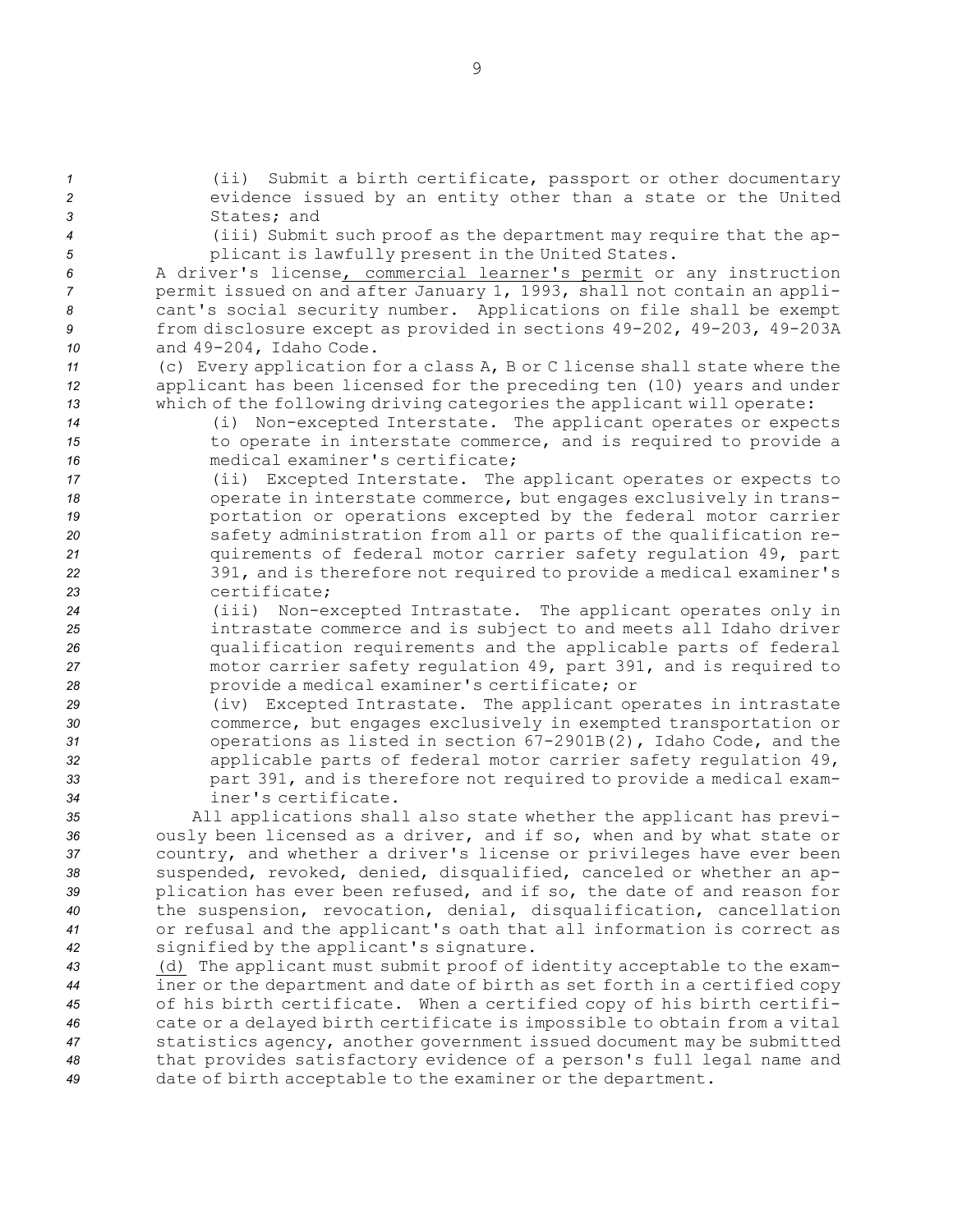(e) Every applicant for <sup>a</sup> class A, <sup>B</sup> or C driver's license or commer- cial learner's permit shall provide proof of United States citizenship or lawful permanent residency in the United States upon application for issuance, transfer, upgrade or renewal, unless the applicant's driving record already contains documentation confirming United States citi- zenship or lawful permanent residency. Every applicant for <sup>a</sup> nondomi- ciled class A, <sup>B</sup> or C driver's license or commercial learner's permit domiciled in <sup>a</sup> foreign country must provide an unexpired employment au- thorization document issued by the department of homeland security or an unexpired foreign passport accompanied by an approved I-94 form doc- umenting the applicant's most recent admittance into the United States. (df) Individuals required to register in compliance with section 3 of the federal military selective service act, 50 U.S.C. App. 451 et seq., as amended, shall be provided an opportunity to fulfill such registra- tion requirements in conjunction with an application for <sup>a</sup> driver's li- cense, commercial learner's permit or instruction permit. Any regis- tration information so supplied shall be transmitted by the department 18 to the selective service system.

 (3) Whenever an application is received from <sup>a</sup> person previously li- censed in another jurisdiction, the department shall request <sup>a</sup> copy of the driver's record from the other jurisdiction and shall contact the national driver register. When received, the driver's record from the previous ju- risdiction shall become <sup>a</sup> part of the driver's record in this state with the same force and effect as though entered on the driver's record in this state in the original instance.

*<sup>26</sup>* (4) Whenever the department receives <sup>a</sup> request for <sup>a</sup> driver's record *<sup>27</sup>* from another licensing jurisdiction, the record shall be forwarded without *<sup>28</sup>* charge.

 (5) The department shall contact and notify the commercial driver li- cense information system of the proposed application for <sup>a</sup> class A, <sup>B</sup> or C driver's license or commercial learner's permit to ensure identification of the person and to obtain clearance to issue the license.

*<sup>33</sup>* (6) When the fees required under this section are collected by <sup>a</sup> county *<sup>34</sup>* officer, they shall be paid over to the county treasurer not less often than *<sup>35</sup>* monthly, who shall immediately:

 (a) Deposit an amount equal to five dollars (\$5.00) from each driver's license except an eight-year class <sup>D</sup> license, or any class <sup>D</sup> instruction permit application fees, application for <sup>a</sup> duplicate driver's license or permit, classification change, seasonal driver's license and addi- tional endorsement, and ten dollars (\$10.00) from each eight-year class <sup>D</sup> driver's license, in the current expense fund; and

*<sup>42</sup>* (b) Deposit two dollars and fifty cents (\$2.50) from each motorcycle *<sup>43</sup>* endorsement and motorcycle endorsement instruction permit fee in the *<sup>44</sup>* current expense fund; and

*<sup>45</sup>* (c) Deposit an amount equal to three dollars (\$3.00) from each fee for <sup>a</sup> *<sup>46</sup>* knowledge test in the current expense fund; and

 (d) Deposit an amount equal to ten dollars (\$10.00) from each fee for <sup>a</sup> motorcycle endorsement skills test in the current expense fund; pro- vided however, if <sup>a</sup> contractor administers the skills test he shall be entitled to the ten dollar (\$10.00) fee; and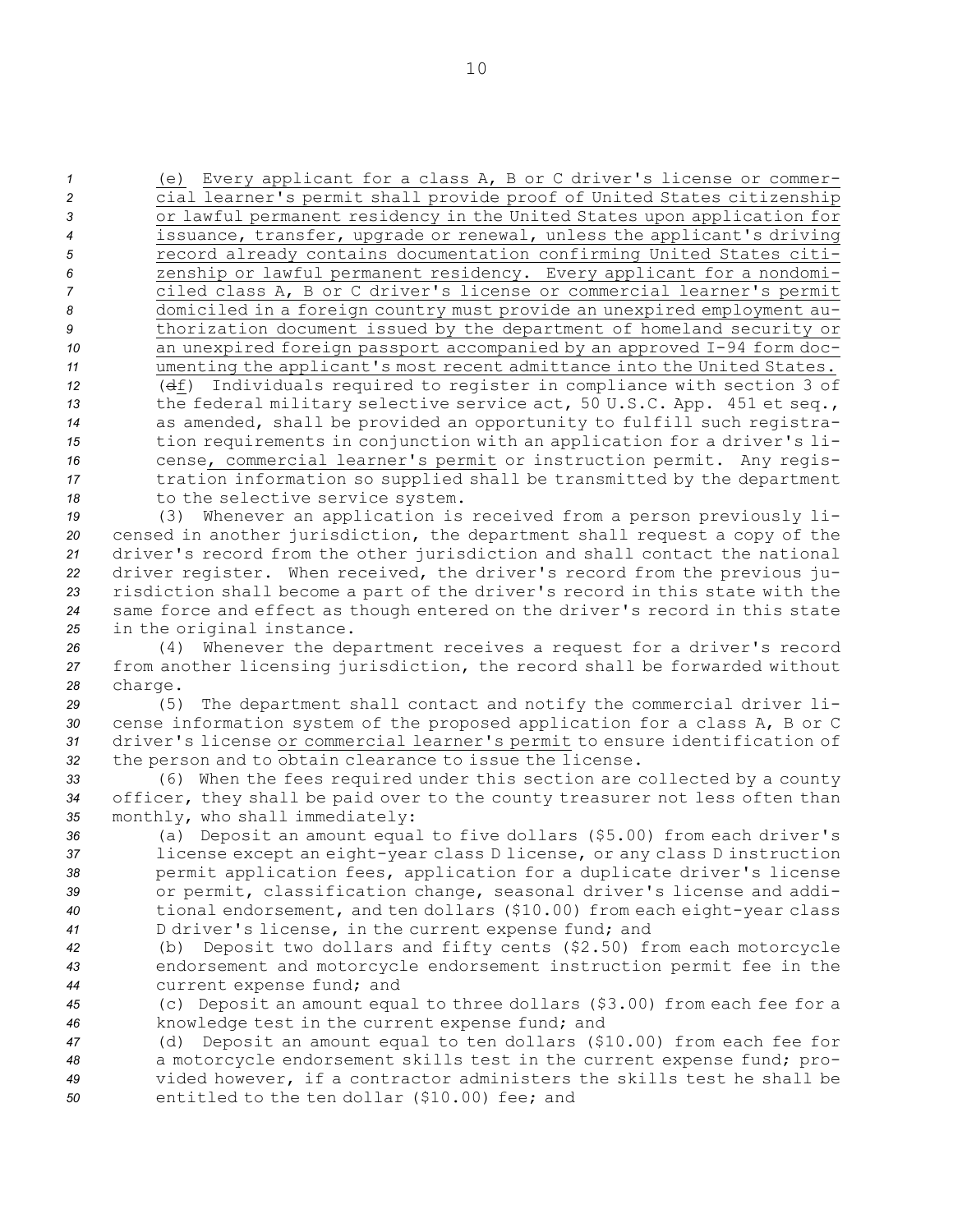*<sup>1</sup>* (e) Remit the remainder to the state treasurer; and

 (f) Deposit seventeen dollars and fifty cents (\$17.50) from each fee for <sup>a</sup> class <sup>D</sup> skills test into the county current expense fund, unless the test is administered by <sup>a</sup> department-approved contractor, in which case the contractor shall be entitled to seventeen dollars and fifty cents (\$17.50) of each fee.

*<sup>7</sup>* (7) When the fees required under this section are collected by <sup>a</sup> state *<sup>8</sup>* officer or agency, they shall be paid over to the state treasurer.

*<sup>9</sup>* (8) The state treasurer shall distribute the moneys received from fees *<sup>10</sup>* imposed by the provisions of this section, whether collected by <sup>a</sup> county of-*<sup>11</sup>* ficer or by <sup>a</sup> state officer or agency as follows:

 (a) Two dollars (\$2.00) of each fee for <sup>a</sup> four-year driver's license or seasonal driver's license, and four dollars (\$4.00) of each fee for an eight-year class <sup>D</sup> driver's license, and one dollar and fifty cents (\$1.50) of each fee charged for driver's licenses pursuant to subsec- tions (1)(b), (d) and (e) of this section, and fifty cents (50¢) of each fee charged for driver's licenses pursuant to subsections (1)(c) and (f) of this section, shall be deposited in the emergency medical ser- vices fund II created in section 56-1018A, Idaho Code, and four dollars (\$4.00) of each fee charged pursuant to subsections (1)(a), (g) and (s) of this section and eight dollars (\$8.00) of each fee charged pursuant to subsection (1)(h) of this section and three dollars (\$3.00) of each fee for driver's licenses pursuant to subsections (1)(b), (d) and (e) of this section, and one dollar (\$1.00) of each fee charged for driver's licenses pursuant to subsections (1)(c) and (f) of this section shall be deposited in the emergency medical services fund III created in section 56-1018B, Idaho Code; and

 (b) Twenty-eight dollars (\$28.00) of each fee for <sup>a</sup> seasonal or class A, <sup>B</sup> or C driver's license, and nineteen dollars and fifty cents (\$19.50) of each fee charged for <sup>a</sup> license pursuant to subsection (1)(b) of this section, and eight dollars and sixteen cents (\$8.16) of each fee charged for <sup>a</sup> license pursuant to subsection (1)(c) of this section shall be de-posited in the state highway account; and

*<sup>34</sup>* (c) Twenty dollars (\$20.00) of each fee for <sup>a</sup> class A, <sup>B</sup> or C instruction *<sup>35</sup>* commercial learner's permit or driver's license classification change *<sup>36</sup>* shall be deposited in the state highway account; and

*<sup>37</sup>* (d) Four dollars (\$4.00) of each fee for <sup>a</sup> class A, B or C instruction *<sup>38</sup>* commercial learner's permit shall be deposited in the emergency medical *<sup>39</sup>* services fund III created in section 56-1018B, Idaho Code; and

 (e) Ten dollars (\$10.00) of each fee for <sup>a</sup> duplicate seasonal or class A, B or C driver's license, class A, B or C driver's license extension, or additional endorsement shall be deposited in the state highway ac-count; and

*<sup>44</sup>* (f) Seven dollars and fifty cents (\$7.50) of each fee for <sup>a</sup> motorcycle *<sup>45</sup>* endorsement and motorcycle endorsement instruction permit shall be de-*<sup>46</sup>* posited in the state highway account; and

 (g) Five dollars and thirty cents (\$5.30) of each fee for <sup>a</sup> four-year class <sup>D</sup> driver's license, and ten dollars and sixty cents (\$10.60) of each fee for an eight-year class <sup>D</sup> driver's license, and four dollars (\$4.00) of each fee charged for <sup>a</sup> license pursuant to subsections (1)(d)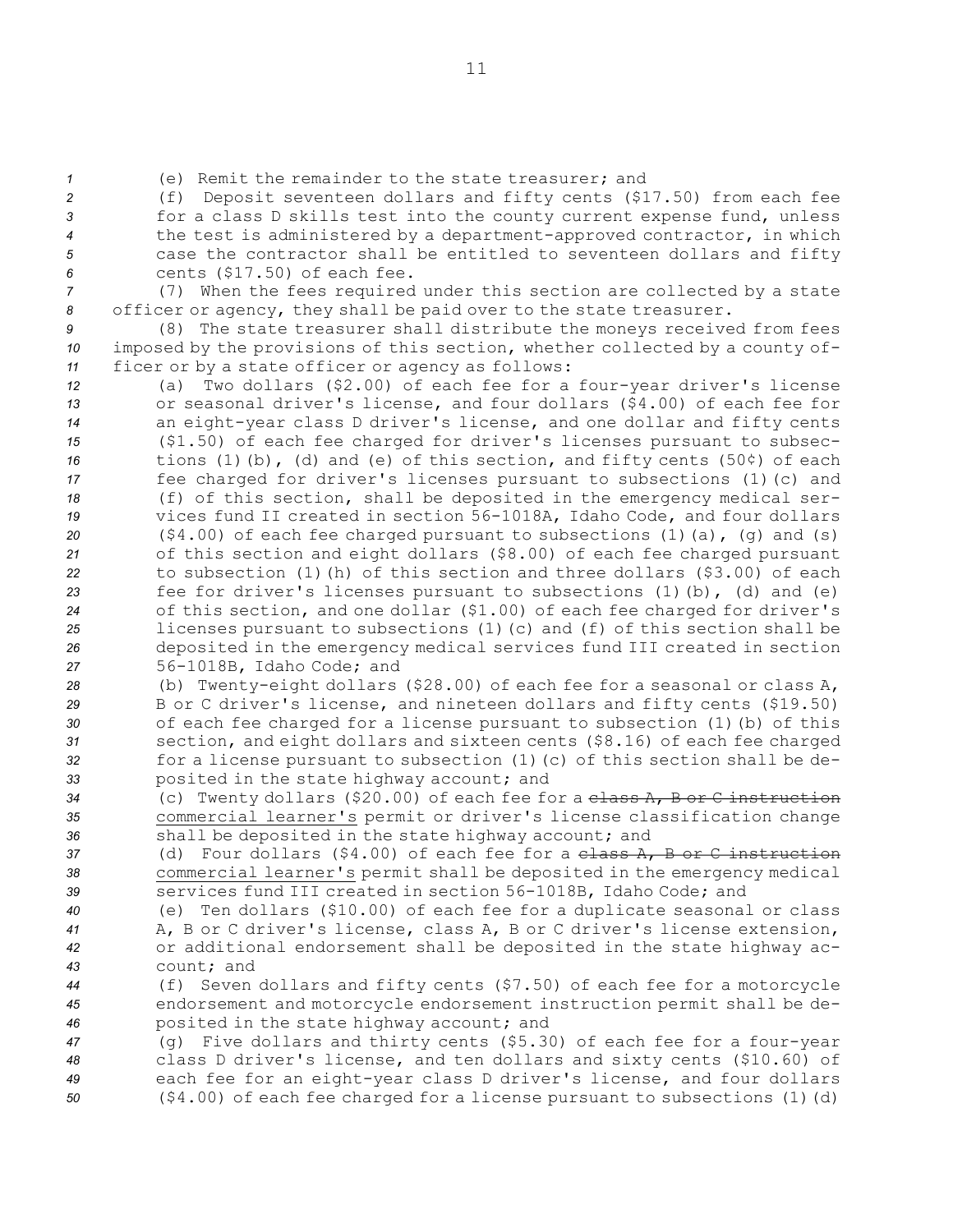*<sup>1</sup>* and (e) of this section, and one dollar and thirty-three cents (\$1.33) *<sup>2</sup>* of each fee charged for <sup>a</sup> license pursuant to subsection (1)(f) of this *<sup>3</sup>* section shall be deposited in the driver training fund; and

 (h) Twelve dollars and seventy cents (\$12.70) of each fee for <sup>a</sup> four-year class <sup>D</sup> driver's license, and twenty dollars and forty cents (\$20.40) of each fee for an eight-year class <sup>D</sup> driver's license, and ten dollars and fifty cents (\$10.50) of each fee charged for <sup>a</sup> license pur- suant to subsections (1)(d) and (e) of this section, and six dollars and eighty-three cents (\$6.83) of each fee charged for <sup>a</sup> license pursuant 10 to subsection (1)(f) of this section shall be deposited in the highway distribution fund; and

*<sup>12</sup>* (i) Two dollars and sixty cents (\$2.60) of each fee for <sup>a</sup> class <sup>D</sup> in-*<sup>13</sup>* struction permit, duplicate class <sup>D</sup> license or permit, and class <sup>D</sup> li-*<sup>14</sup>* cense extension shall be deposited in the driver training fund; and

 (j) Seven dollars and forty cents (\$7.40) of each fee for <sup>a</sup> class <sup>D</sup> instruction permit, duplicate class <sup>D</sup> license or permit, and class <sup>D</sup> license extension shall be deposited in the highway distribution fund; *18* and

*<sup>19</sup>* (k) Ten dollars (\$10.00) of each fee for <sup>a</sup> class A, B or C skills test *<sup>20</sup>* shall be deposited in the state highway account; and

- *<sup>21</sup>* (l) One dollar (\$1.00) of each fee for <sup>a</sup> class A, B, C or four-year <sup>D</sup> *<sup>22</sup>* driver's license, and two dollars (\$2.00) of each fee for an eight-year *<sup>23</sup>* class <sup>D</sup> driver's license, and one dollar (\$1.00) of each fee charged for *<sup>24</sup>* <sup>a</sup> license pursuant to subsections (1)(b), (d) and (e) of this section, *<sup>25</sup>* and thirty-four cents (34¢) of each fee charged for <sup>a</sup> license pursuant *<sup>26</sup>* to subsections (1)(c) and (f) of this section shall be deposited in the *<sup>27</sup>* motorcycle safety program fund established in section 33-4904, Idaho *28* Code; and
- 

*<sup>29</sup>* (m) Six dollars and fifty cents (\$6.50) of each fee for <sup>a</sup> class <sup>D</sup> skills *<sup>30</sup>* test shall be deposited into the state highway account.

 (9) The contractor administering <sup>a</sup> class A, <sup>B</sup> or C skills test shall be entitled to not more than sixty dollars (\$60.00) of the skills test fee. <sup>A</sup> contractor administering <sup>a</sup> class A, <sup>B</sup> or C skills test may collect an addi-tional fee for the use of the contractor's vehicle for the skills test.

*<sup>35</sup>* (10) Sixty dollars (\$60.00) of each restricted driving permit and each *<sup>36</sup>* restricted school attendance driving permit shall be deposited in the state *<sup>37</sup>* highway account.

 (11) The department may issue seasonal class <sup>B</sup> or C driver's licenses to drivers who are employees of agri-chemical businesses, custom harvesters, farm retail outlets and suppliers, and livestock feeders that: (a) Will only be valid for driving commercial vehicles that normally

- 
- 

 require class <sup>B</sup> or C commercial driver's licenses; (b) Will be valid for seasonal periods that begin on the date of is- suance and that are not to exceed one hundred eighty (180) days in <sup>a</sup> twelve (12) month period;

*<sup>46</sup>* (c) May only be obtained twice in <sup>a</sup> driver's lifetime;

*<sup>47</sup>* (d) Are valid only within <sup>a</sup> one hundred fifty (150) mile radius of the *<sup>48</sup>* place of business or farm being serviced; and

*<sup>49</sup>* (e) Will be valid only in conjunction with valid Idaho class <sup>D</sup> driver's *50* licenses.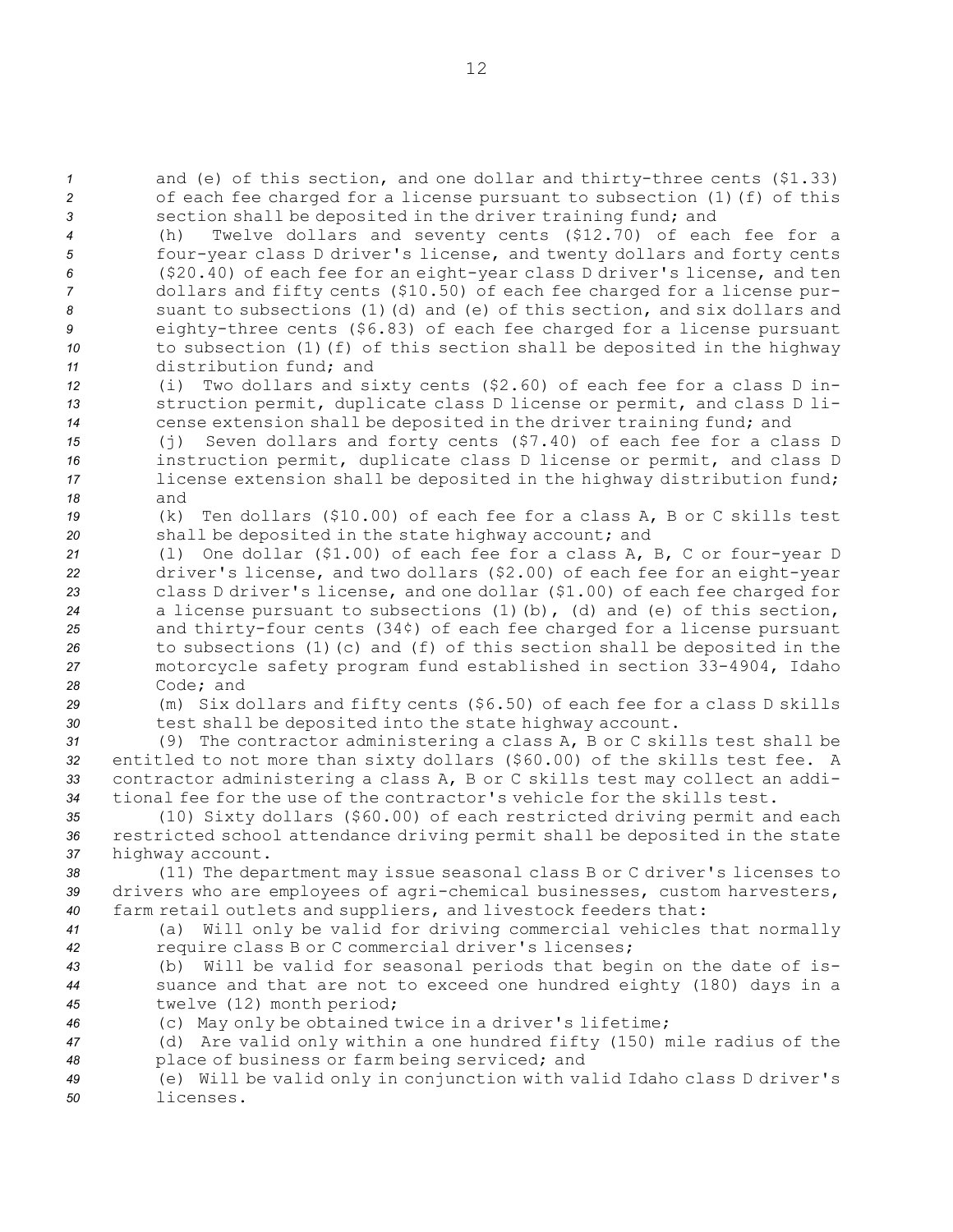(12) The department may issue seasonal class <sup>B</sup> or C driver's licenses to drivers who: (a) Have not violated the single license provisions of applicable fed- eral regulations; (b) Have not had any license suspensions, revocations or cancella-*6* tions; (c) Have not had any convictions in any vehicle for any offense listed in section 49-335(1) or (2), Idaho Code, or any one (1) serious traffic *9* offense; (d) Have at least one (1) year of driving experience with <sup>a</sup> class <sup>D</sup> or equivalent license in any type motor vehicle; and (e) Are at least sixteen (16) years old.

*<sup>13</sup>* SECTION 6. That Section 49-306, Idaho Code, as amended by Section 2, *<sup>14</sup>* Chapter 354, Laws of 2013, be, and the same is hereby amended to read as fol-*15* lows:

 49-306. APPLICATION FOR DRIVER'S LICENSE, INSTRUCTION PERMIT, COMMERCIAL LEARNER'S PERMIT OR RESTRICTED SCHOOL ATTENDANCE DRIVING PER- MIT. (1) Every application for any instruction permit, restricted school attendance driving permit, or for <sup>a</sup> driver's license shall be made upon <sup>a</sup> form furnished by the department and shall be verified by the applicant be- fore <sup>a</sup> person authorized to administer oaths. Officers and employees of the department and sheriffs and their deputies are authorized to administer the oaths without charge. Every application for <sup>a</sup> permit, extension or driver's license shall be accompanied by the following fee, none of which is refund-*25* able:

| 26 | (a) Class A, B, C (4-year) license with endorsements $--$                                        |
|----|--------------------------------------------------------------------------------------------------|
| 27 |                                                                                                  |
| 28 | (b) Class A, B, C $(3 - year)$ license with endorsements $--$                                    |
| 29 |                                                                                                  |
| 30 | (c) Class A, B, C (1-year) license with endorsements $--$                                        |
| 31 |                                                                                                  |
| 32 | (d) Class D $(3 - year)$ license $-$ - under age 18 years \$25.00                                |
| 33 | (e) Class D (3-year) license $-$ - age 18 to 21 years \$25.00                                    |
| 34 | (f) Class D (1-year) license $-$ - age 17 years or age 20 years  \$15.00                         |
| 35 | (q) Four-year Class D license -- age 21 years and older $\ldots \ldots \ldots$ \$30.00           |
| 36 | Eight-year Class D license -- age 21 to 63 years  \$55.00<br>(h)                                 |
| 37 | (i) $\theta$ ass A, B, C instruction Commercial learner's permit  \$29.00                        |
| 38 | $(i)$ Class D instruction permit or supervised instruction permit                                |
| 39 |                                                                                                  |
| 40 | (k) Duplicate driver's license or permit issued under                                            |
| 41 |                                                                                                  |
| 42 | (1) Driver's license extension issued under section                                              |
| 43 |                                                                                                  |
| 44 | (m) License classification change (upgrade) \$25.00                                              |
| 45 |                                                                                                  |
| 46 | (o) Class A, B, C skills tests not more than $\ldots \ldots \ldots \ldots \ldots \ldots$ \$70.00 |
| 47 |                                                                                                  |
| 48 | (q) Motorcycle endorsement skills test \$10.00                                                   |
| 49 |                                                                                                  |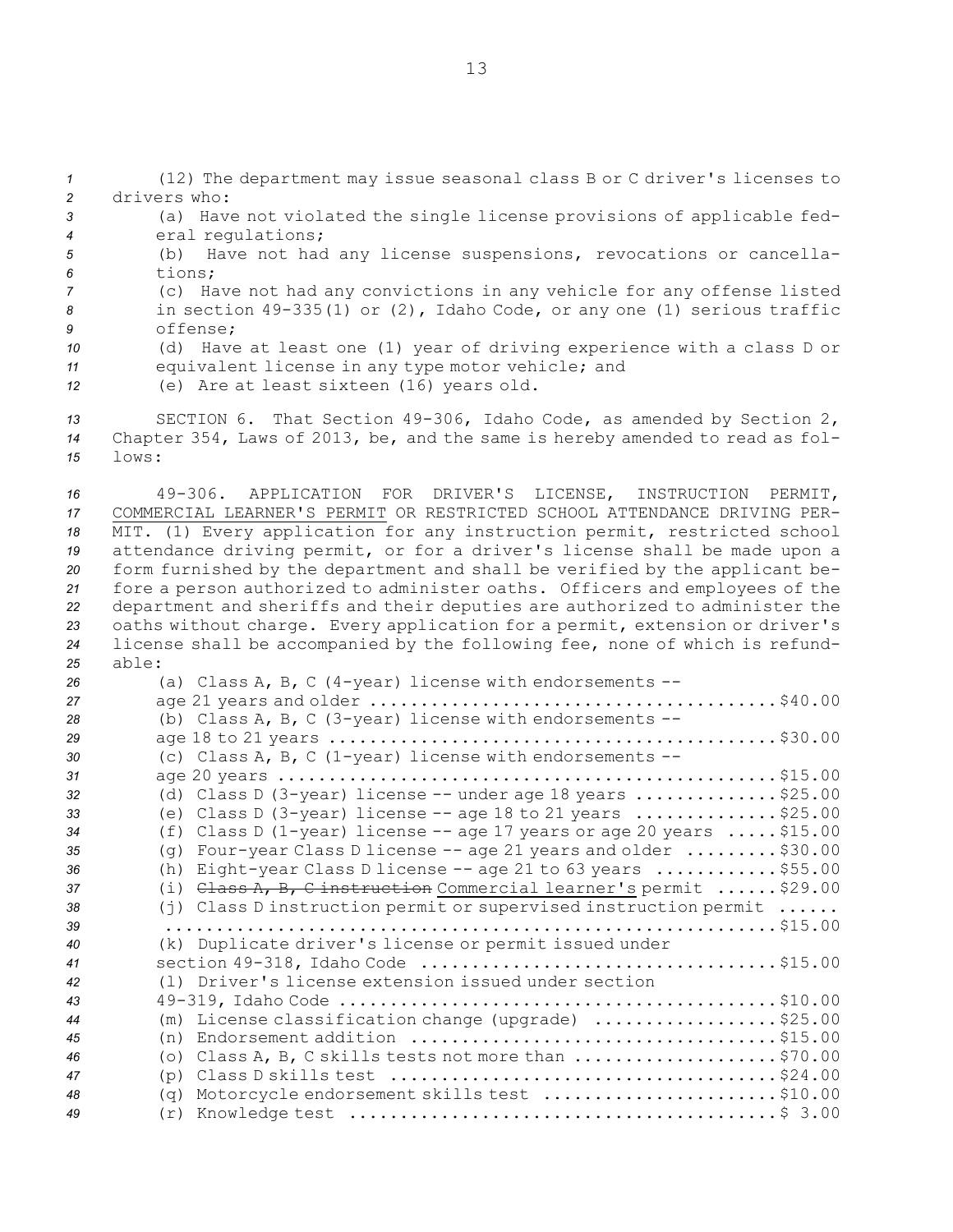(s) Seasonal driver's license ................................\$39.00 (t) One time motorcycle "M" endorsement .......................\$15.00 (u) Motorcycle endorsement instruction permit ................\$15.00 (v) Restricted driving permit or restricted school attendance driving permit ...............................................\$60.00 (2) <sup>A</sup> person who applies for <sup>a</sup> driver's license or <sup>a</sup> driver's license renewal may designate <sup>a</sup> voluntary contribution of two dollars (\$2.00) for the purpose of promoting and supporting organ donation. Such <sup>a</sup> contribution shall be treated as <sup>a</sup> voluntary contribution to the organ donation contribu- tion fund created in section 49-2447, Idaho Code, and not as <sup>a</sup> driver's li- cense fee. (3) Every application shall state the true and full name, date of birth, sex, declaration of Idaho residency, Idaho residence address and mailing ad- dress, if different, of the applicant, height, weight, hair color, and eye color, and the applicant's social security number as verified by the social security administration. If an applicant has submitted an application pur- suant to the provisions of chapter 58, title 19, Idaho Code, then the appli- cant may state, in his or her application pursuant to this section, the ap- plicant's alternative Idaho mailing address in place of his or her Idaho res- idence address and mailing address. Notwithstanding the provisions of sec- tion 49-303(13), Idaho Code, an applicant for <sup>a</sup> nondomiciled class A, <sup>B</sup> or C driver's license or nondomiciled commercial learner's permit having res- idency in <sup>a</sup> state that is prohibited from issuing class A, <sup>B</sup> or C driver's licenses or commercial learner's permits, as provided in 49 CFR 384, is ex- cepted from providing proof of Idaho residency and an Idaho mailing address. (a) The requirement that an applicant provide <sup>a</sup> social security number as verified by the social security administration shall apply only to applicants who have been assigned <sup>a</sup> social security number. (b) An applicant who has not been assigned <sup>a</sup> social security number *30* shall: (i) Present written verification from the social security admin- istration that the applicant has not been assigned <sup>a</sup> social secu- rity number; and (ii) Submit <sup>a</sup> birth certificate, passport or other documentary evidence issued by an entity other than <sup>a</sup> state or the United States; and (iii) Submit such proof as the department may require that the ap- plicant is lawfully present in the United States. <sup>A</sup> driver's license, commercial learner's permit or any instruction permit issued on and after January 1, 1993, shall not contain an appli- cant's social security number. Applications on file shall be exempt from disclosure except as provided in sections 49-202, 49-203, 49-203A and 49-204, Idaho Code. (c) Every application for <sup>a</sup> class A, <sup>B</sup> or C license shall state where the applicant has been licensed for the preceding ten (10) years and under which of the following driving categories the applicant will operate: (i) Non-excepted interstate. The applicant operates or expects to operate in interstate commerce, and is required to provide <sup>a</sup> medical examiner's certificate;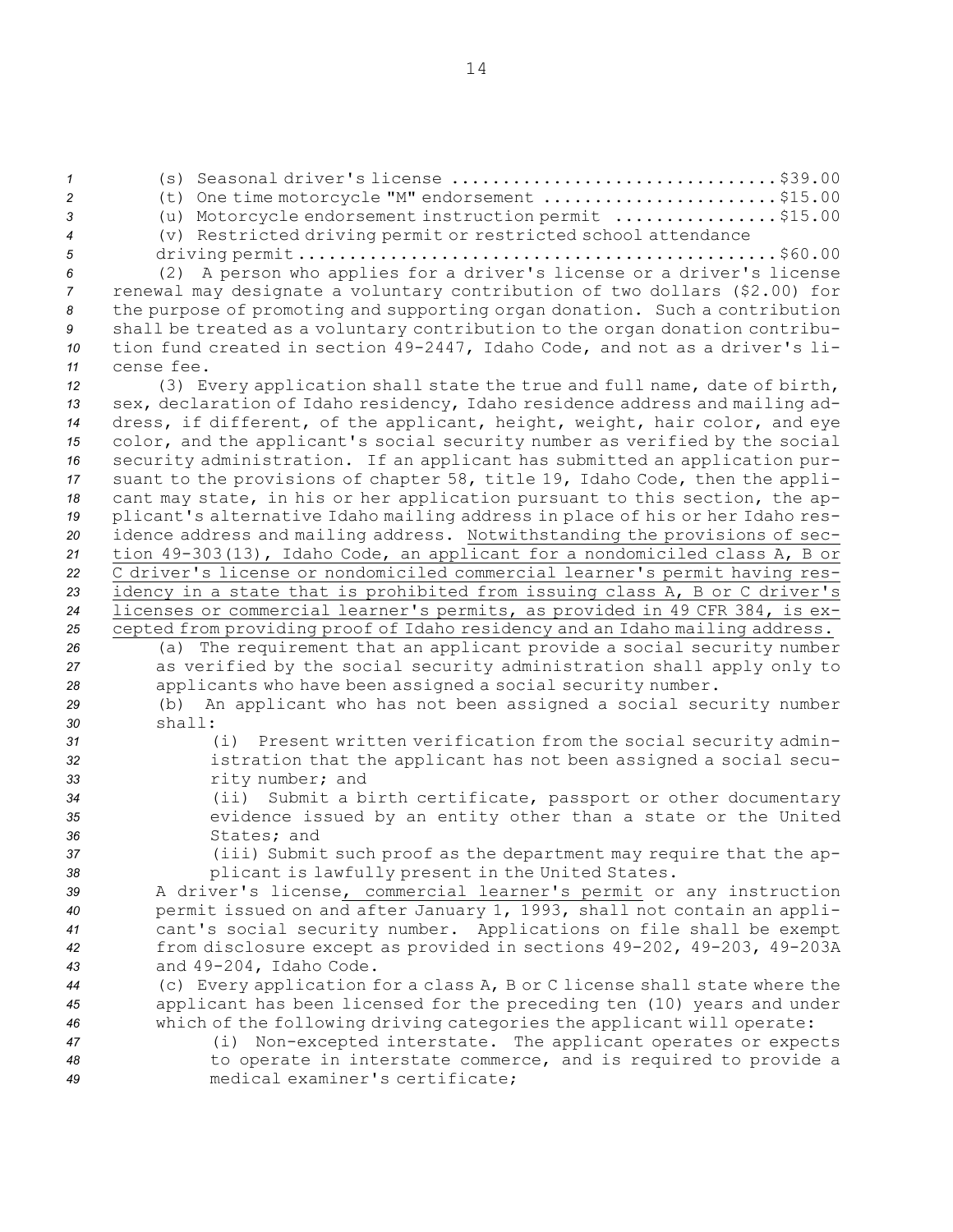(ii) Excepted interstate. The applicant operates or expects to **2** operate in interstate commerce, but engages exclusively in trans- portation or operations excepted by the federal motor carrier safety administration from all or parts of the qualification re- quirements of federal motor carrier safety regulation 49, part 391, and is therefore not required to provide <sup>a</sup> medical examiner's certificate;

 (iii) Non-excepted intrastate. The applicant operates only in intrastate commerce and is subject to and meets all Idaho driver qualification requirements and the applicable parts of federal motor carrier safety regulation 49, part 391, and is required to provide <sup>a</sup> medical examiner's certificate; or

 (iv) Excepted intrastate. The applicant operates in intrastate commerce, but engages exclusively in exempted transportation or operations as listed in section 67-2901B(2), Idaho Code, and the applicable parts of federal motor carrier safety regulation 49, part 391, and is therefore not required to provide <sup>a</sup> medical exam-iner's certificate.

 All applications shall also state whether the applicant has previ- ously been licensed as <sup>a</sup> driver, and if so, when and by what state or country, and whether <sup>a</sup> driver's license or privileges have ever been suspended, revoked, denied, disqualified, canceled or whether an ap- plication has ever been refused, and if so, the date of and reason for the suspension, revocation, denial, disqualification, cancellation or refusal and the applicant's oath that all information is correct as signified by the applicant's signature.

 (d) The applicant must submit proof of identity acceptable to the exam- iner or the department and date of birth as set forth in <sup>a</sup> certified copy of his birth certificate. When <sup>a</sup> certified copy of his birth certifi- cate or <sup>a</sup> delayed birth certificate is impossible to obtain from <sup>a</sup> vital statistics agency, another government issued document may be submitted that provides satisfactory evidence of <sup>a</sup> person's full legal name and date of birth acceptable to the examiner or the department.

 (e) Every applicant for <sup>a</sup> class A, <sup>B</sup> or C driver's license or commer- cial learner's permit shall provide proof of United States citizenship or lawful permanent residency in the United States upon application for issuance, transfer, upgrade or renewal, unless the applicant's driving record already contains documentation confirming United States citi- zenship or lawful permanent residency. Every applicant for <sup>a</sup> nondomi- ciled class A, <sup>B</sup> or C driver's license or commercial learner's permit domiciled in <sup>a</sup> foreign country must provide an unexpired employment au- thorization document issued by the department of homeland security or an unexpired foreign passport accompanied by an approved I-94 form doc- umenting the applicant's most recent admittance into the United States. (df) Individuals required to register in compliance with section 3 of the federal military selective service act, 50 U.S.C. App. 451 et seq., as amended, shall be provided an opportunity to fulfill such registra- tion requirements in conjunction with an application for <sup>a</sup> driver's li-cense, commercial learner's permit or instruction permit. Any regis-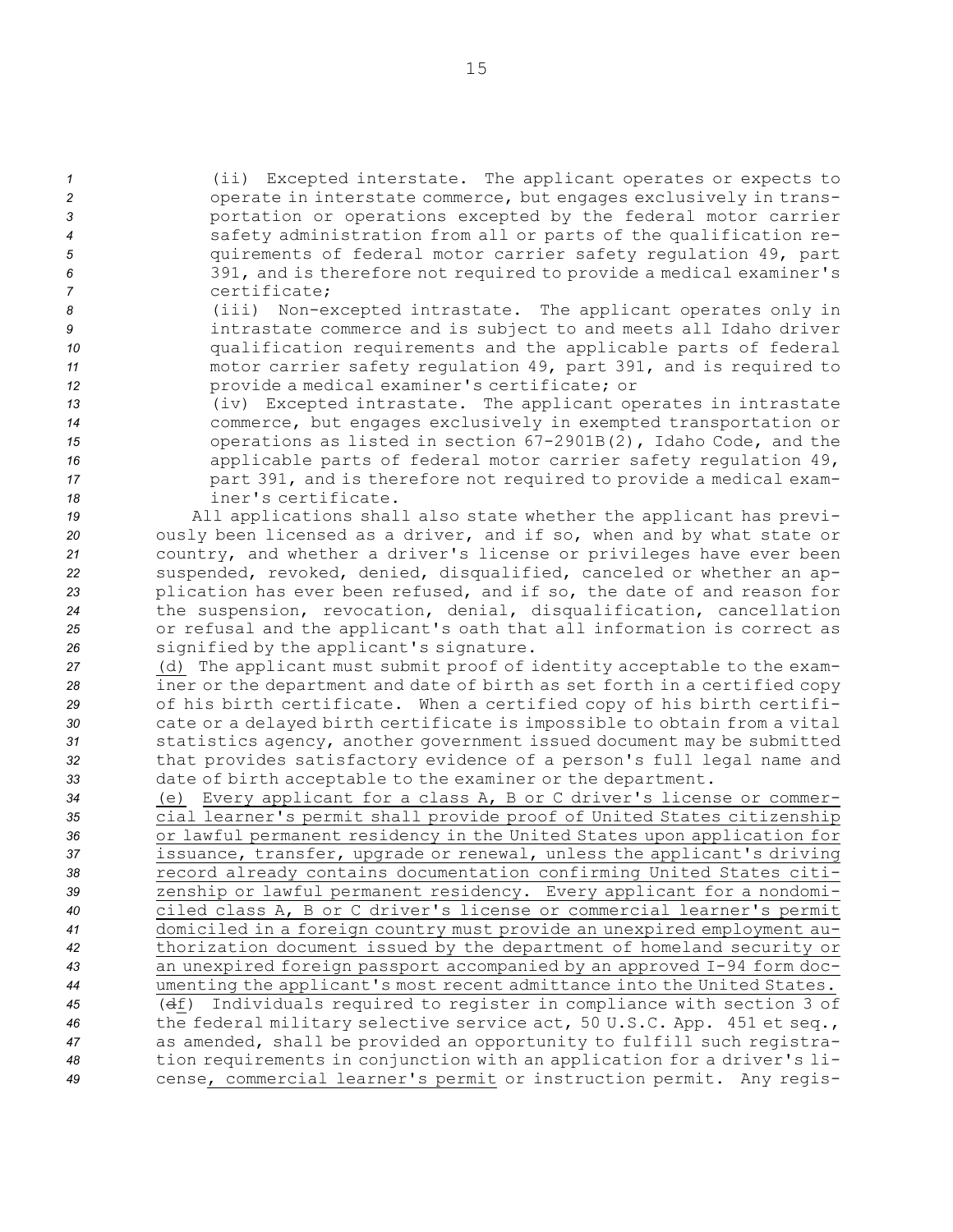*<sup>1</sup>* tration information so supplied shall be transmitted by the department 2 to the selective service system.

 (4) Whenever an application is received from <sup>a</sup> person previously li- censed in another jurisdiction, the department shall request <sup>a</sup> copy of the driver's record from the other jurisdiction and shall contact the national driver register. When received, the driver's record from the previous ju- risdiction shall become <sup>a</sup> part of the driver's record in this state with the same force and effect as though entered on the driver's record in this state in the original instance.

*<sup>10</sup>* (5) Whenever the department receives <sup>a</sup> request for <sup>a</sup> driver's record *<sup>11</sup>* from another licensing jurisdiction, the record shall be forwarded without *<sup>12</sup>* charge.

 (6) The department shall contact and notify the commercial driver li- cense information system of the proposed application for <sup>a</sup> class A, <sup>B</sup> or C driver's license or commercial learner's permit to ensure identification of the person and to obtain clearance to issue the license.

*<sup>17</sup>* (7) When the fees required under this section are collected by <sup>a</sup> county *<sup>18</sup>* officer, they shall be paid over to the county treasurer not less often than *<sup>19</sup>* monthly, who shall immediately:

 (a) Deposit an amount equal to five dollars (\$5.00) from each driver's license except an eight-year class <sup>D</sup> license, or any class <sup>D</sup> instruction permit application fees, application for <sup>a</sup> duplicate driver's license or permit, classification change, seasonal driver's license and addi- tional endorsement, and ten dollars (\$10.00) from each eight-year class <sup>D</sup> driver's license, in the current expense fund;

*<sup>26</sup>* (b) Deposit two dollars and fifty cents (\$2.50) from each motorcycle *<sup>27</sup>* endorsement and motorcycle endorsement instruction permit fee in the *<sup>28</sup>* current expense fund;

*<sup>29</sup>* (c) Deposit an amount equal to three dollars (\$3.00) from each fee for <sup>a</sup> *<sup>30</sup>* knowledge test in the current expense fund;

 (d) Deposit an amount equal to ten dollars (\$10.00) from each fee for <sup>a</sup> motorcycle endorsement skills test in the current expense fund; pro- vided however, if <sup>a</sup> contractor administers the skills test he shall be entitled to the ten dollar (\$10.00) fee;

*35* (e) Remit the remainder to the state treasurer; and

 (f) Deposit seventeen dollars and fifty cents (\$17.50) from each fee for <sup>a</sup> class <sup>D</sup> skills test into the county current expense fund, unless the test is administered by <sup>a</sup> department-approved contractor, in which case the contractor shall be entitled to seventeen dollars and fifty cents (\$17.50) of each fee.

*<sup>41</sup>* (8) When the fees required under this section are collected by <sup>a</sup> state *<sup>42</sup>* officer or agency, they shall be paid over to the state treasurer.

*<sup>43</sup>* (9) The state treasurer shall distribute the moneys received from fees *<sup>44</sup>* imposed by the provisions of this section, whether collected by <sup>a</sup> county of-*<sup>45</sup>* ficer or by <sup>a</sup> state officer or agency as follows:

 (a) Two dollars (\$2.00) of each fee for <sup>a</sup> four-year driver's license or seasonal driver's license, and four dollars (\$4.00) of each fee for an eight-year class <sup>D</sup> driver's license, and one dollar and fifty cents (\$1.50) of each fee charged for driver's licenses pursuant to subsec-tion (1)(b), (d) and (e) of this section, and fifty cents (50¢) of each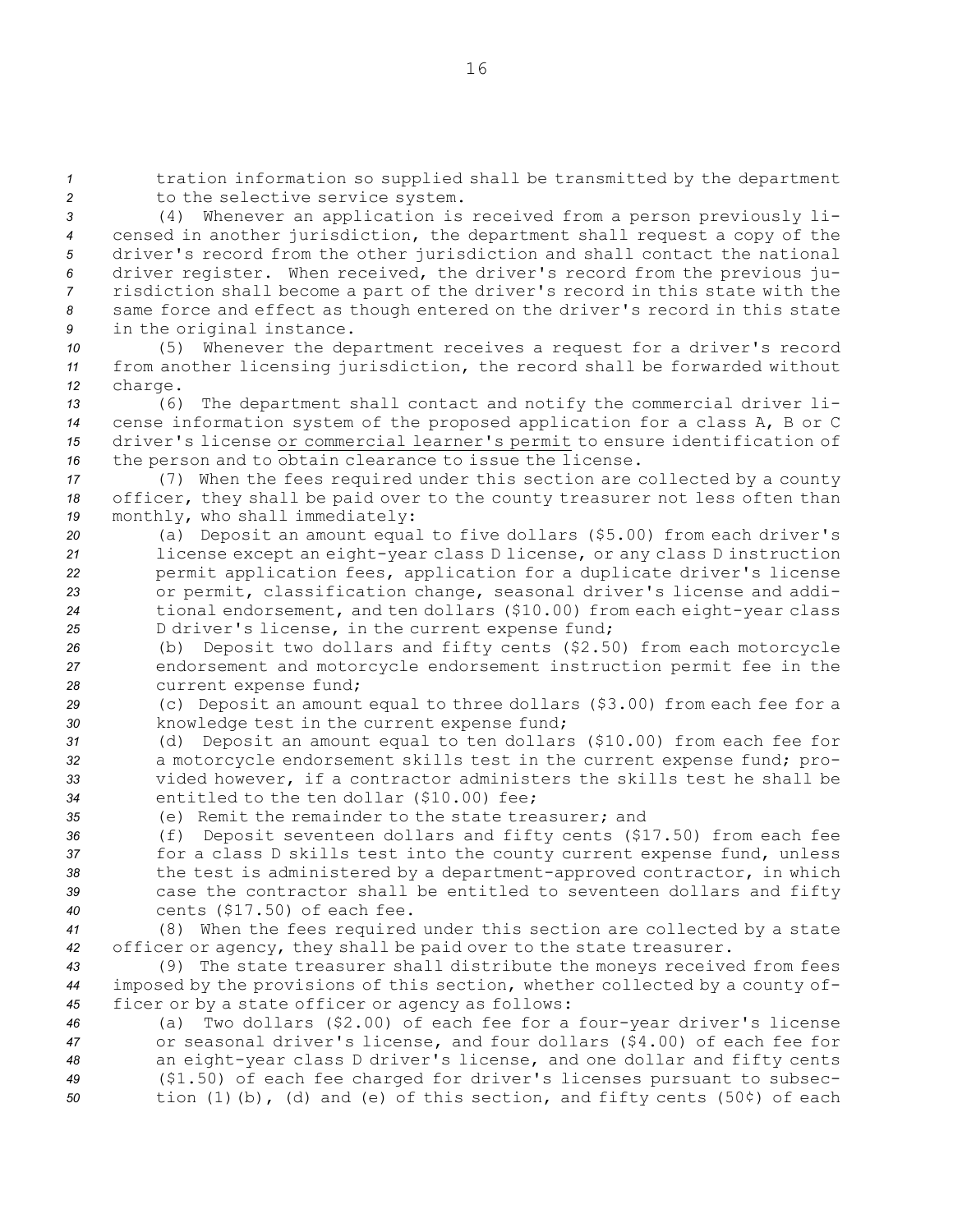fee charged for driver's licenses pursuant to subsection (1)(c) and (f) of this section, shall be deposited in the emergency medical ser- vices fund II created in section 56-1018A, Idaho Code, and four dollars (\$4.00) of each fee charged pursuant to subsection (1)(a), (g) and (s) of this section and eight dollars (\$8.00) of each fee charged pursuant to subsection (1)(h) of this section and three dollars (\$3.00) of each *fee for driver's licenses pursuant to subsection (1)(b), (d) and (e) of*  this section, and one dollar (\$1.00) of each fee charged for driver's licenses pursuant to subsection (1)(c) and (f) of this section shall be deposited in the emergency medical services fund III created in section 56-1018B, Idaho Code;

 (b) Twenty-eight dollars (\$28.00) of each fee for <sup>a</sup> seasonal or class A, <sup>B</sup> or C driver's license, and nineteen dollars and fifty cents (\$19.50) of each fee charged for <sup>a</sup> license pursuant to subsection (1)(b) of this section, and eight dollars and sixteen cents (\$8.16) of each fee charged 16 for a license pursuant to subsection (1)(c) of this section shall be de-posited in the state highway account;

*<sup>18</sup>* (c) Twenty dollars (\$20.00) of each fee for <sup>a</sup> class A, <sup>B</sup> or C instruction *<sup>19</sup>* commercial learner's permit or driver's license classification change *<sup>20</sup>* shall be deposited in the state highway account;

*<sup>21</sup>* (d) Four dollars (\$4.00) of each fee for <sup>a</sup> class A, B or C instruction *<sup>22</sup>* commercial learner's permit shall be deposited in the emergency medical *<sup>23</sup>* services fund III created in section 56-1018B, Idaho Code;

 (e) Ten dollars (\$10.00) of each fee for <sup>a</sup> duplicate seasonal or class A, B or C driver's license, class A, B or C driver's license extension, or additional endorsement shall be deposited in the state highway ac-*27* count;

*<sup>28</sup>* (f) Seven dollars and fifty cents (\$7.50) of each fee for <sup>a</sup> motorcycle *<sup>29</sup>* endorsement and motorcycle endorsement instruction permit shall be de-*<sup>30</sup>* posited in the state highway account;

 (g) Five dollars and thirty cents (\$5.30) of each fee for <sup>a</sup> four-year class <sup>D</sup> driver's license, and ten dollars and sixty cents (\$10.60) of each fee for an eight-year class <sup>D</sup> driver's license, and four dollars (\$4.00) of each fee charged for <sup>a</sup> license pursuant to subsection (1)(d) and (e) of this section, and one dollar and thirty-three cents (\$1.33) of each fee charged for <sup>a</sup> license pursuant to subsection (1)(f) of this section shall be deposited in the driver training fund;

 (h) Twelve dollars and seventy cents (\$12.70) of each fee for <sup>a</sup> four-year class <sup>D</sup> driver's license, and twenty dollars and forty cents (\$20.40) of each fee for an eight-year class <sup>D</sup> driver's license, and ten dollars and fifty cents (\$10.50) of each fee charged for <sup>a</sup> license pur- suant to subsection (1)(d) and (e) of this section, and six dollars and eighty-three cents (\$6.83) of each fee charged for <sup>a</sup> license pursuant to subsection (1)(f) of this section shall be deposited in the highway distribution fund;

*<sup>46</sup>* (i) Two dollars and sixty cents (\$2.60) of each fee for <sup>a</sup> class <sup>D</sup> in-*<sup>47</sup>* struction permit, duplicate class <sup>D</sup> license or permit, and class <sup>D</sup> li-*<sup>48</sup>* cense extension shall be deposited in the driver training fund;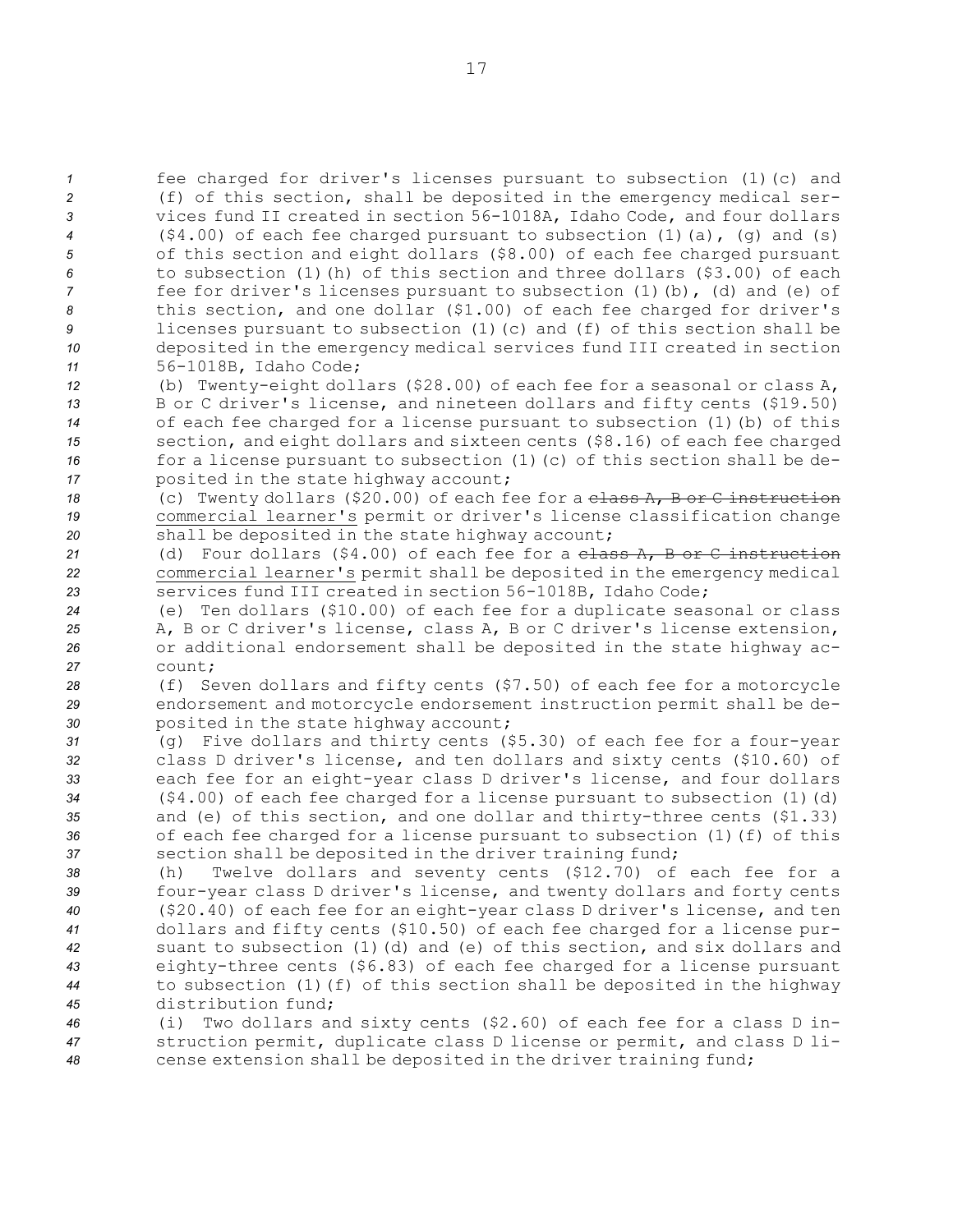(j) Seven dollars and forty cents (\$7.40) of each fee for <sup>a</sup> class <sup>D</sup> in- struction permit, duplicate class <sup>D</sup> license or permit, and class <sup>D</sup> li-3 3 **3** cense extension shall be deposited in the highway distribution fund; (k) Ten dollars (\$10.00) of each fee for <sup>a</sup> class A, B or C skills test shall be deposited in the state highway account; (l) One dollar (\$1.00) of each fee for <sup>a</sup> class A, B, C or four-year <sup>D</sup> driver's license, and two dollars (\$2.00) of each fee for an eight-year class <sup>D</sup> driver's license, and one dollar (\$1.00) of each fee charged for a license pursuant to subsection (1)(b), (d) and (e) of this section, and thirty-four cents (34¢) of each fee charged for <sup>a</sup> license pursuant to subsection (1)(c) and (f) of this section shall be deposited in the motorcycle safety program fund established in section 33-4904, Idaho *13* Code; (m) Six dollars and fifty cents (\$6.50) of each fee for <sup>a</sup> class <sup>D</sup> skills test shall be deposited into the state highway account; and (n) Each voluntary contribution of two dollars (\$2.00) as described in subsection (2) of this section, less actual administrative costs asso- ciated with collecting and transferring such contributions, shall be deposited into the organ donation contribution fund created in section 49-2447, Idaho Code. (10) The contractor administering <sup>a</sup> class A, <sup>B</sup> or C skills test shall be entitled to not more than sixty dollars (\$60.00) of the skills test fee. <sup>A</sup> contractor administering <sup>a</sup> class A, <sup>B</sup> or C skills test may collect an addi- tional fee for the use of the contractor's vehicle for the skills test. (11) Sixty dollars (\$60.00) of each restricted driving permit and each restricted school attendance driving permit shall be deposited in the state highway account. (12) The department may issue seasonal class <sup>B</sup> or C driver's licenses to drivers who are employees of agri-chemical businesses, custom harvesters, farm retail outlets and suppliers, and livestock feeders that: (a) Will only be valid for driving commercial vehicles that normally require class <sup>B</sup> or C commercial driver's licenses; (b) Will be valid for seasonal periods that begin on the date of is- suance and that are not to exceed one hundred eighty (180) days in <sup>a</sup> twelve (12) month period; (c) May only be obtained twice in <sup>a</sup> driver's lifetime; (d) Are valid only within <sup>a</sup> one hundred fifty (150) mile radius of the place of business or farm being serviced; and (e) Will be valid only in conjunction with valid Idaho class <sup>D</sup> driver's licenses. (13) The department may issue seasonal class <sup>B</sup> or C driver's licenses to drivers who: (a) Have not violated the single license provisions of applicable fed- eral regulations; (b) Have not had any license suspensions, revocations or cancella-*46* tions; (c) Have not had any convictions in any vehicle for any offense listed in section 49-335(1) or (2), Idaho Code, or any one (1) serious traffic *49* offense;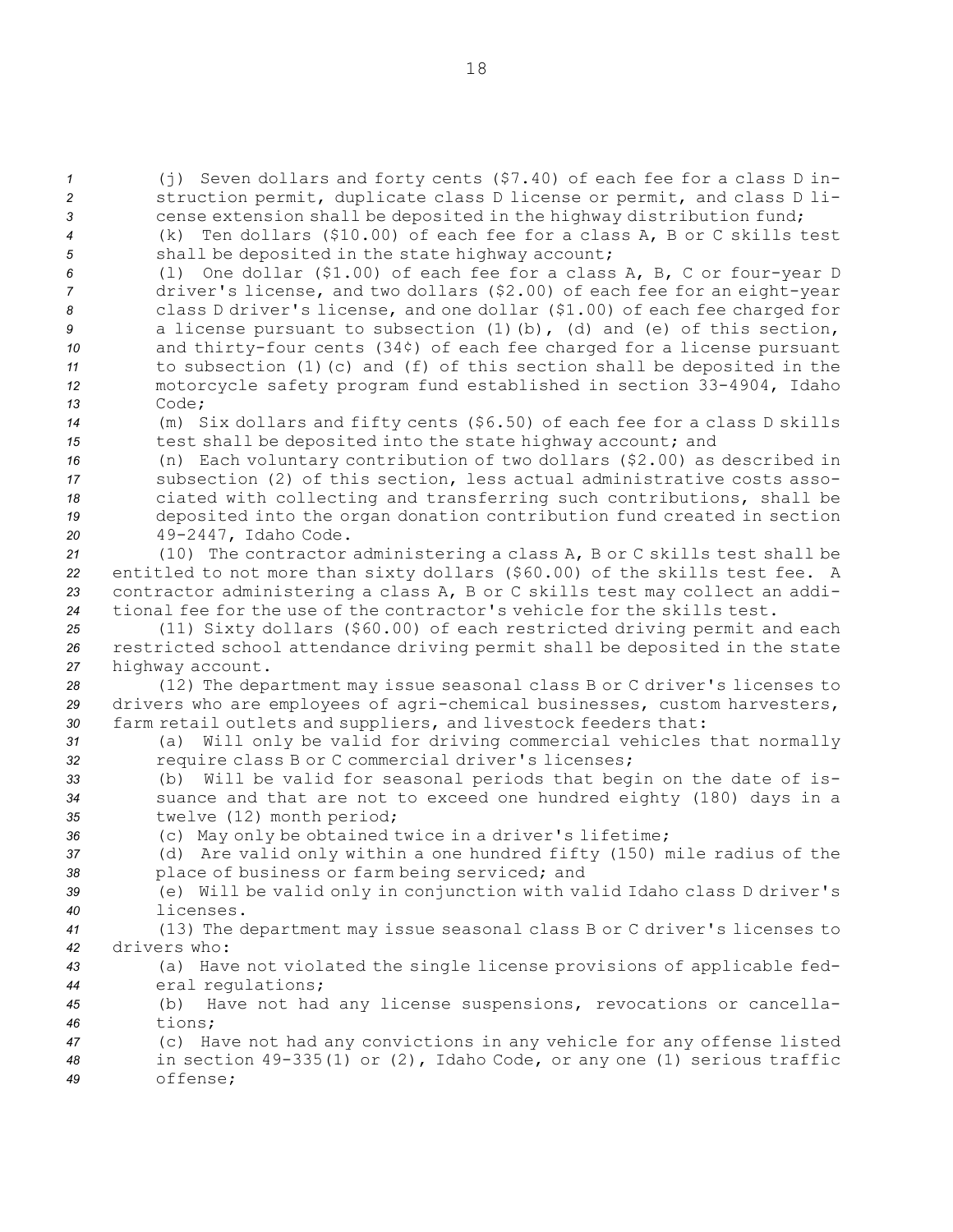*<sup>1</sup>* (d) Have at least one (1) year of driving experience with <sup>a</sup> class <sup>D</sup> or

- *<sup>2</sup>* equivalent license in any type motor vehicle; and
- *<sup>3</sup>* (e) Are at least sixteen (16) years old.

*<sup>4</sup>* SECTION 7. That Section 49-313, Idaho Code, be, and the same is hereby *5* amended to read as follows:

 49-313. EXAMINATION OF APPLICANTS. (1) The sheriff, his deputy or authorized agents of the department shall examine every applicant for an instruction permit, commercial learner's permit, restricted school at- tendance driving permit, seasonal driver's license, driver's license or <sup>a</sup> motorcycle endorsement, except as otherwise provided by law. The examina- tion shall include <sup>a</sup> vision screening and <sup>a</sup> test of the applicant's ability to read and understand highway signs regulating, warning, and directing traffic. <sup>A</sup> skills test shall be required for an applicant who has not been previously licensed for the class of license requested, or who holds <sup>a</sup> li- cense issued by another country unless <sup>a</sup> reciprocal agreement is in force. However, <sup>a</sup> skills test may be required for any and all other applicants at the discretion of the examiner or department for <sup>a</sup> class A, B, C or <sup>D</sup> driver's license or <sup>a</sup> motorcycle endorsement. In addition, the applicant's knowledge of traffic laws of this state and when <sup>a</sup> motorcycle endorsement is applied for, the applicant's knowledge of safe motorcycle operating practices and traffic laws specifically relating to motorcycle operation shall be tested by <sup>a</sup> written examination, except as provided in section 49-319, Idaho Code. At the discretion of the examiner, the prescribed written examination may be conducted orally.

*<sup>25</sup>* (2) The knowledge and skills examinations for applicants for driver's *<sup>26</sup>* licenses in class A, <sup>B</sup> or C shall be conducted in compliance with 49 CFR part *27* 383.

 (3) The skills test for <sup>a</sup> class A, B, C or <sup>D</sup> driver's license or for any endorsement shall be given by the department or its authorized agents. The skills examiner for <sup>a</sup> motorcycle endorsement shall be certified by the divi-sion of professional-technical education.

- *<sup>32</sup>* (4) The department shall not issue the following endorsements except as *<sup>33</sup>* provided:
- *<sup>34</sup>* (a) <sup>A</sup> tank, double/triple trailer, or hazardous material endorsement *<sup>35</sup>* unless the applicant, in addition to all other applicable qualifica-*<sup>36</sup>* tions, has passed an appropriate knowledge test.

*<sup>37</sup>* (b) <sup>A</sup> passenger endorsement unless the applicant, in addition to all *<sup>38</sup>* other applicable qualifications, has passed an appropriate knowledge *39* and skills test.

 (c) <sup>A</sup> school bus endorsement unless the applicant, in addition to all other applicable qualifications, has passed appropriate knowledge and skills tests. Until September 30, 2005, the department may waive the school bus endorsement skills test requirement if the applicant meets the conditions set forth in accordance with 49 CFR part 383.123.

 (5) Any person failing to pass <sup>a</sup> knowledge or skills test for <sup>a</sup> class A, B, C or <sup>D</sup> driver's license, or <sup>a</sup> knowledge test for <sup>a</sup> seasonal driver's license, or any endorsement may not retake the test within three (3) calendar days of the failure.